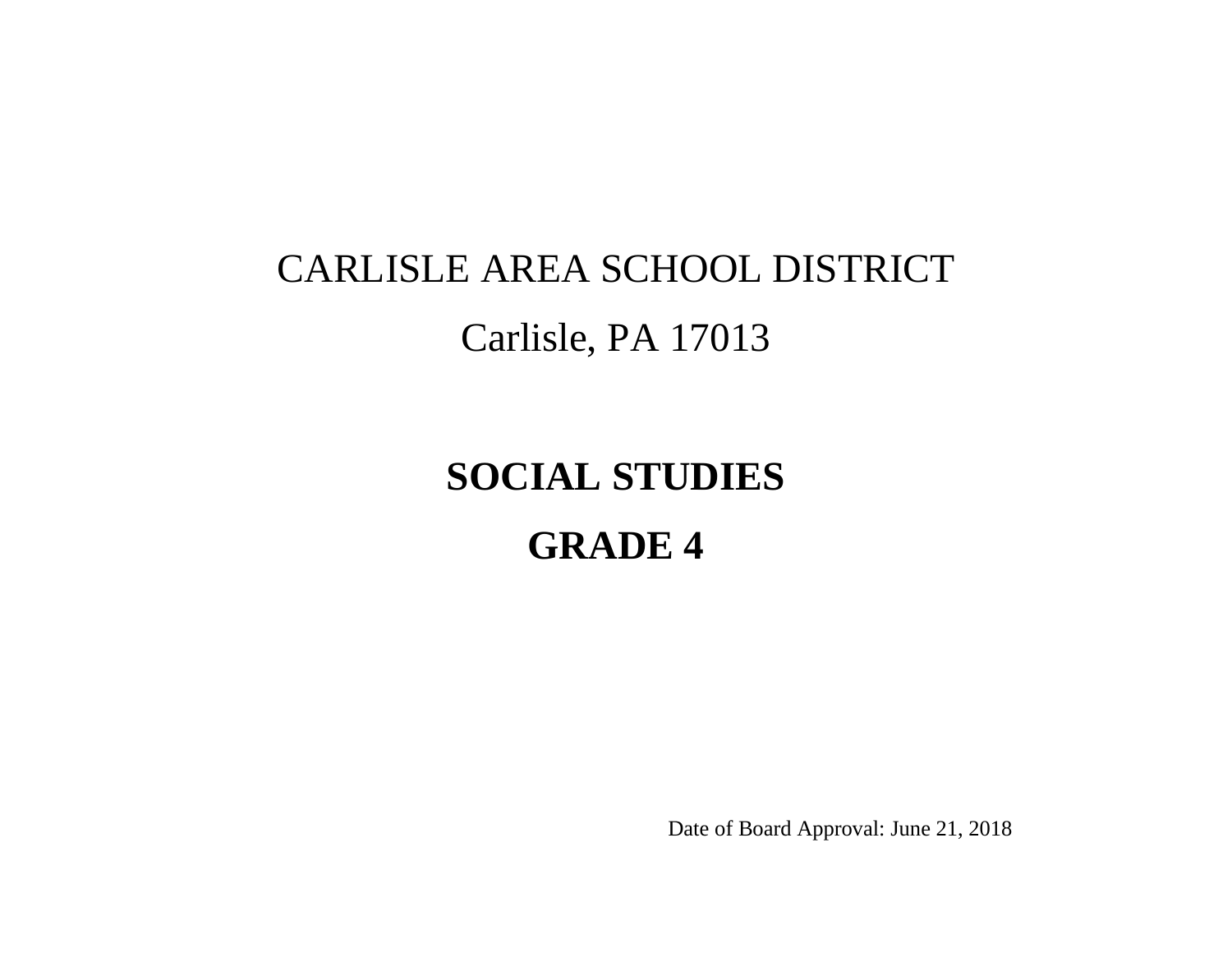#### CARLISLE AREA SCHOOL DISTRICT PLANNED INSTRUCTION COVER PAGE

| TITLE OF COURSE: Social Studies |      | <b>SUBJECT:</b>             | <b>Social Studies</b> | <b>GRADE LEVEL:</b> |         |
|---------------------------------|------|-----------------------------|-----------------------|---------------------|---------|
| <b>COURSE LENGTH:</b>           | Year | <b>DURATION:</b> 30 minutes |                       | <b>FREQUENCY:</b>   | 90 days |
| <b>PREREQUISITES:</b>           | N/A  | <b>CREDIT:</b>              | N/A                   | LEVEL:              | N/A     |

#### **Course Description/Objectives:**

Elementary social studies curriculum provides all students instruction in the four PA Academic Standards areas to include: Civics and Government, Economics, History and Geography. In Grade 4, civics and government is integrated into the study of history from European exploration, to early settlements in North America, to the 13 Colonies and the French and Indian War. The study of economics focuses on supply and demand to consumer choices, and taxation and government services.

#### **Curriculum Writing Committee:** Alicia DeAngelis Denise Eschenmann Meredith Frohman Rebecca Good

Meghan Kanazawa Stephanie Kirkhoff Kyle Slusser Denise Stasyszyn Lori Staub

Janelle Green Celina Haase Bridget Henne Jessica Hollenbach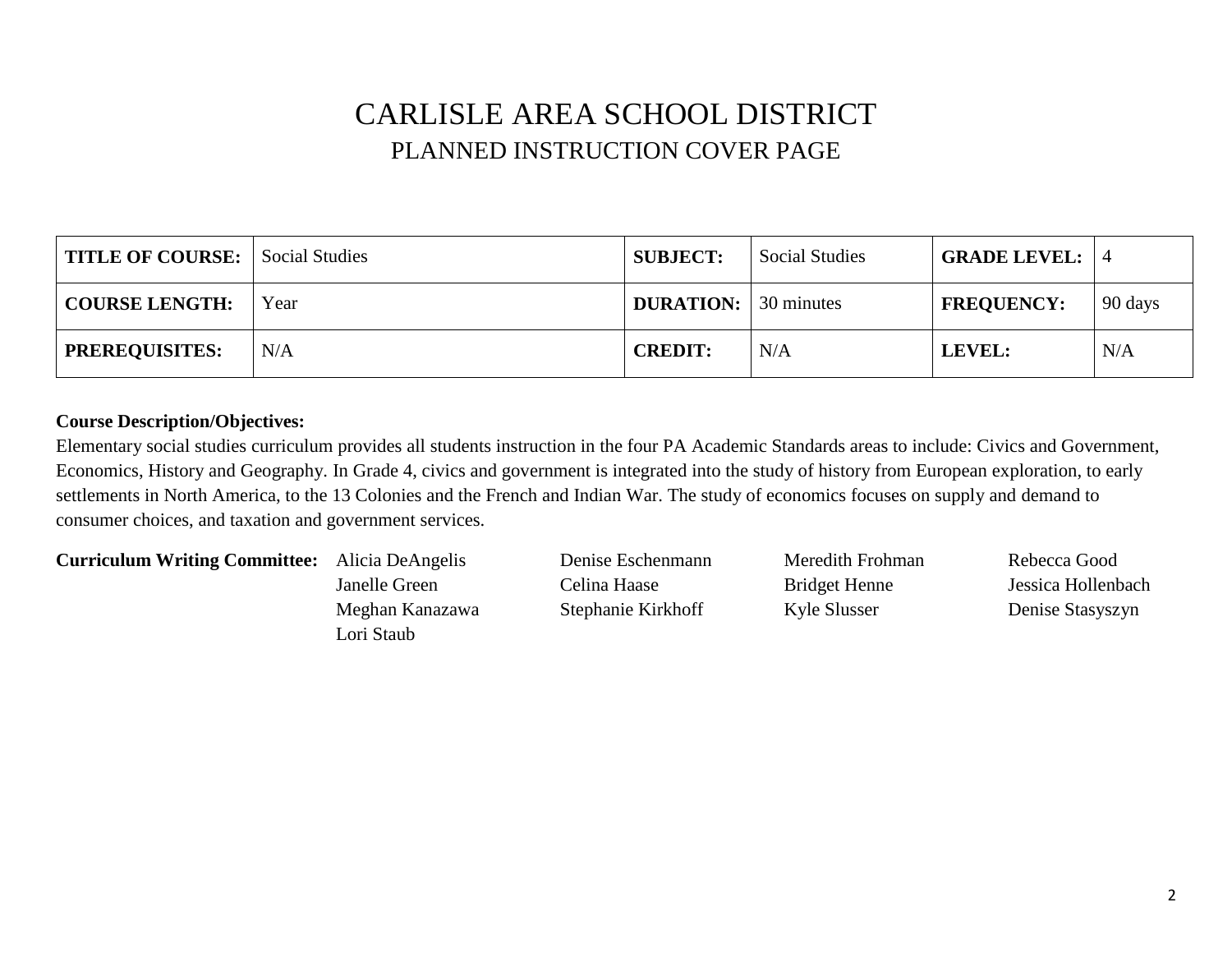#### **COURSE TIMELINE**

| Unit 1: Geography: Maps<br>Latitude and Longitude<br>$\bullet$<br>Map Scale<br>$\bullet$                                                                   | 4 days  |
|------------------------------------------------------------------------------------------------------------------------------------------------------------|---------|
| Unit 2: Geography: Five Themes<br>Location, place, region, movement, human-environment interaction<br>$\bullet$                                            | 2 days  |
| <b>Unit 3: Economics: Supply and Demand</b><br>Consumer choices<br>$\bullet$                                                                               | 2 days  |
| <b>Unit 4: Economics: Taxation</b><br>Taxes and government services<br>$\bullet$                                                                           | 3 days  |
| Unit 5: History: European Exploration<br>Reasons for exploration<br>$\bullet$<br>Technology<br>$\bullet$<br>Places explored<br>$\bullet$                   | 10 days |
| Unit 6: History: Early Settlements on North America<br>Roanoke Colony<br>$\bullet$<br>Jamestown Colony<br>$\bullet$<br><b>Plymouth Colony</b><br>$\bullet$ | 10 days |
| Unit 7: History: 13 Colonies<br>New England Colonies<br>Middle Colonies<br>$\bullet$                                                                       | 15 days |

• Southern Colonies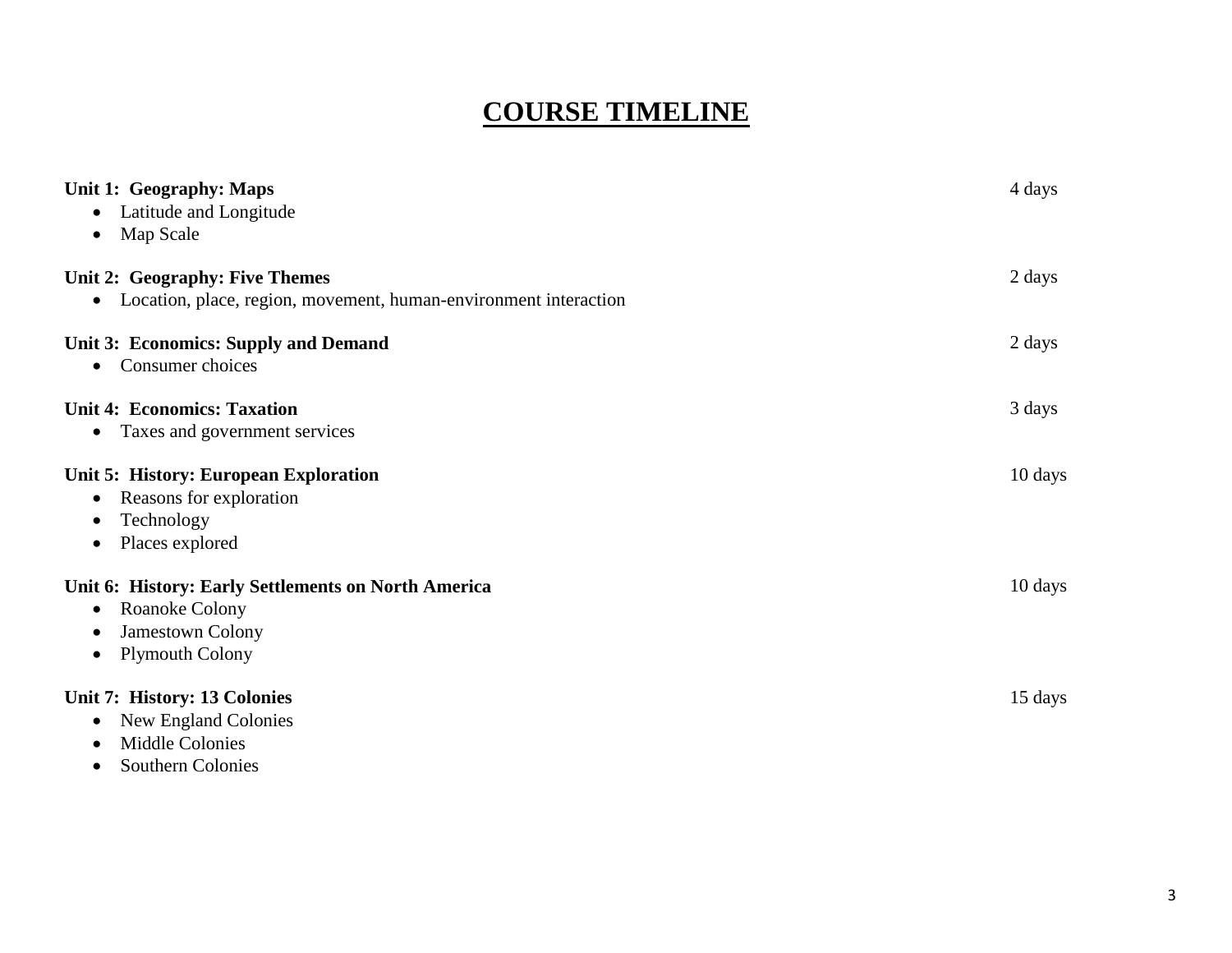| Unit 8: History: French and Indian War                    | 5 days  |
|-----------------------------------------------------------|---------|
| Causes and Effects<br>$\bullet$                           |         |
| Unit 9: History: Road to Revolution                       | 31 days |
| Intolerable Acts<br>$\bullet$                             |         |
| Loyalists/Patriots<br>$\bullet$                           |         |
| <b>Boston Massacre</b><br>$\bullet$                       |         |
| <b>Boston Tea Party</b><br>$\bullet$                      |         |
| <b>First and Second Continental Congress</b><br>$\bullet$ |         |
| Declaration of Independence<br>$\bullet$                  |         |
| Unit 10: Civics and Government: Civic Participation       | 5 days  |
| $\bullet$ Voting                                          |         |
| Rights and Responsibilities of Citizens                   |         |
| Unit 11: Civics and Government: Bill to Law               | 3 days  |
| <b>Bill Becomes Law</b><br>$\bullet$                      |         |
| <b>TOTAL</b>                                              | 90 days |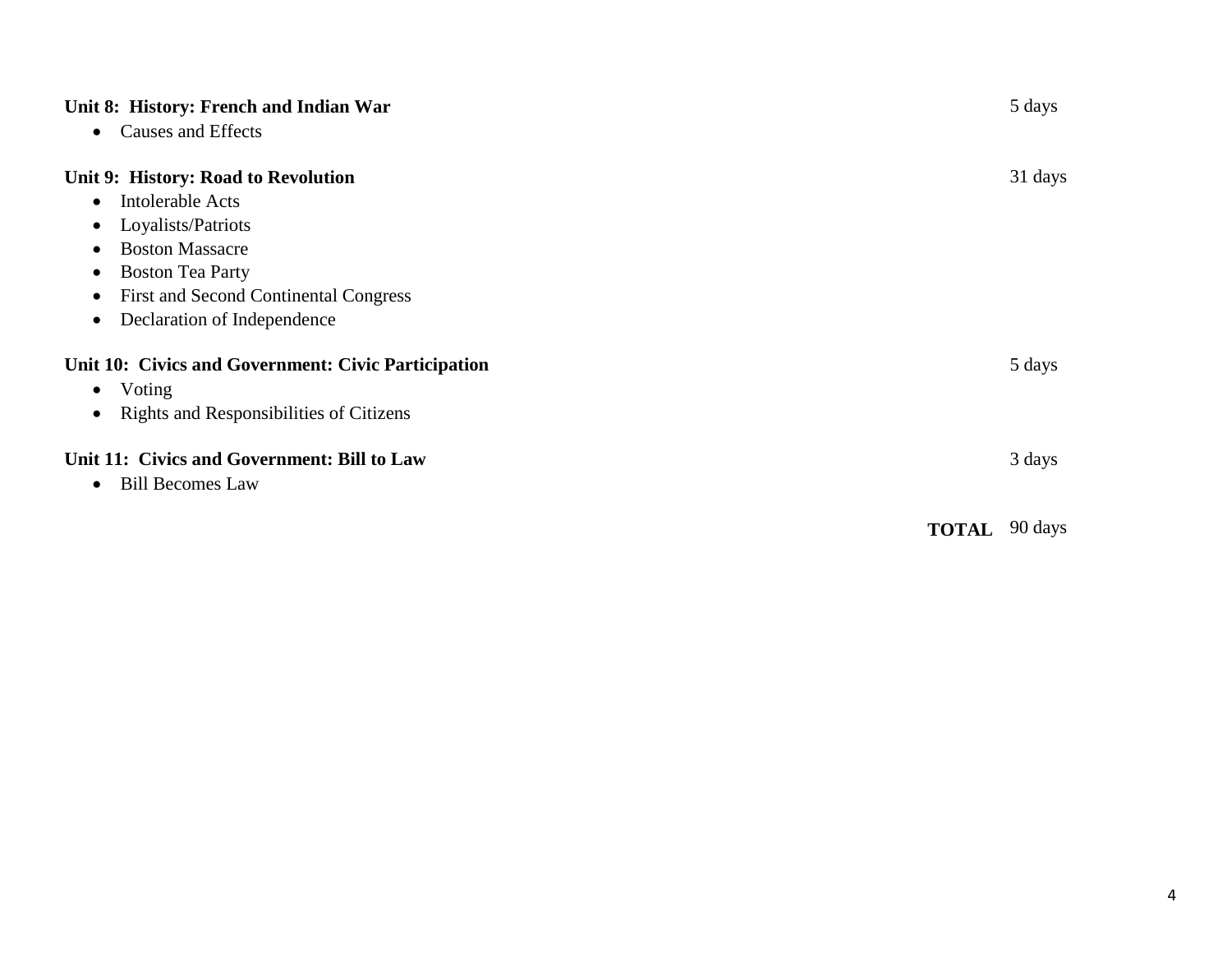|              | <b>COURSE:</b> Social Studies | <b>TIME FRAME:</b> 4 days |  |
|--------------|-------------------------------|---------------------------|--|
| UNIT $\#1$ : | Geography: Map Skills         | <b>GRADE:</b>             |  |

| <b>STANDARDS:</b> |                                                                                                                                 |
|-------------------|---------------------------------------------------------------------------------------------------------------------------------|
|                   | <b>PA Academic Standards for Geography</b>                                                                                      |
| 7.1.4.A           | • Describe how common geographic tools are used to organize and interpret information about people, places, and<br>environment. |
| 7.1.4.B           | • Describe and locate places and regions as defined by physical and human features.                                             |
| 7.2.4.A           | • Identify the physical characteristics of places and regions.                                                                  |
| 7.2.4.B           | • Identify the basic physical processes that affect the physical characteristics of places and regions.                         |
|                   |                                                                                                                                 |
|                   |                                                                                                                                 |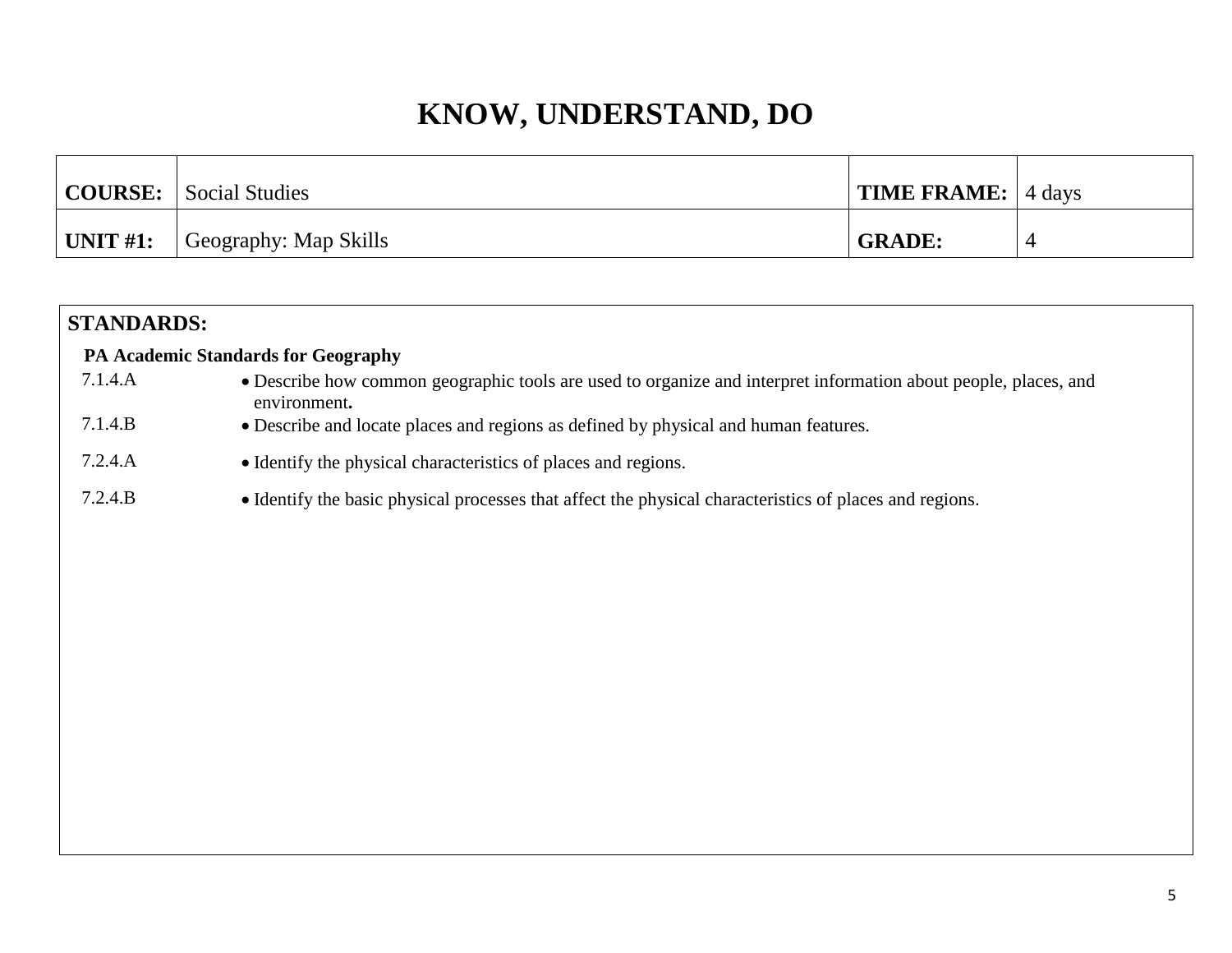|                  | COURSE: Social Studies | <b>TIME FRAME:</b> $ $ 4 days |  |
|------------------|------------------------|-------------------------------|--|
| $\vert$ UNIT #1: | Geography: Maps        | <b>GRADE:</b>                 |  |

| <b>UNDERSTANDINGS</b>                                                                                                                                                  |                                                                                                                                |  |  |  |
|------------------------------------------------------------------------------------------------------------------------------------------------------------------------|--------------------------------------------------------------------------------------------------------------------------------|--|--|--|
|                                                                                                                                                                        | Geographic tools help us to understand our world.                                                                              |  |  |  |
|                                                                                                                                                                        |                                                                                                                                |  |  |  |
|                                                                                                                                                                        | <b>COMMON ASSESSMENTS/CULMINATING ACTIVITY</b>                                                                                 |  |  |  |
|                                                                                                                                                                        |                                                                                                                                |  |  |  |
| <b>KNOW</b>                                                                                                                                                            | DO                                                                                                                             |  |  |  |
| Latitude and longitude lines on a map or globe are used to<br>$\bullet$<br>locate places.<br>Maps and globes use a scale as a representation of distance.<br>$\bullet$ | Locate places on a map using lines of latitude and longitude.<br>Use a map's scale to measure the distance between two places. |  |  |  |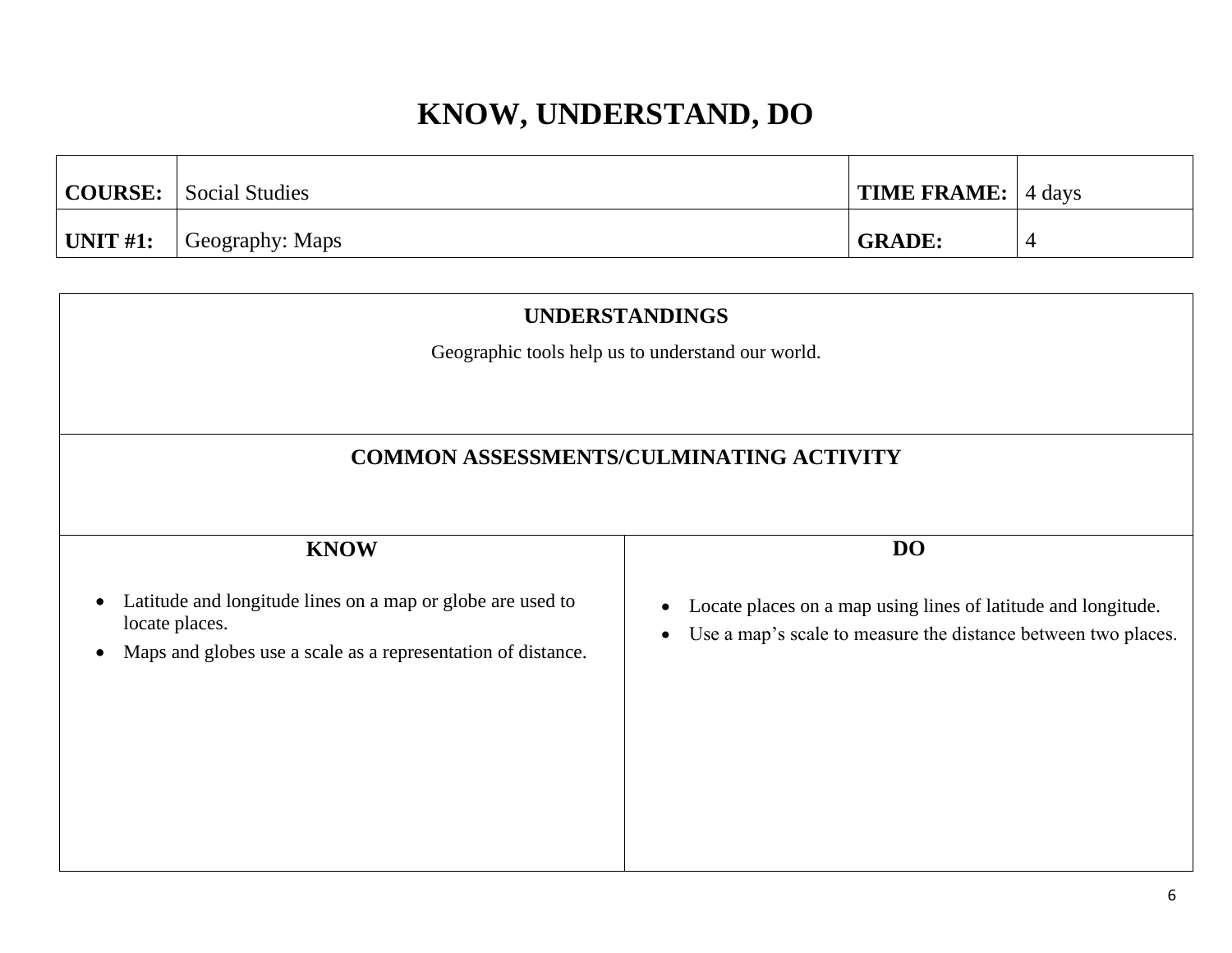|             | COURSE: Social Studies | <b>TIME FRAME:</b> 2 days |  |
|-------------|------------------------|---------------------------|--|
| UNIT $#2$ : | Geography: Five Themes | <b>GRADE:</b>             |  |

#### **PA ACADEMIC STANDARDS**

No Applicable Standard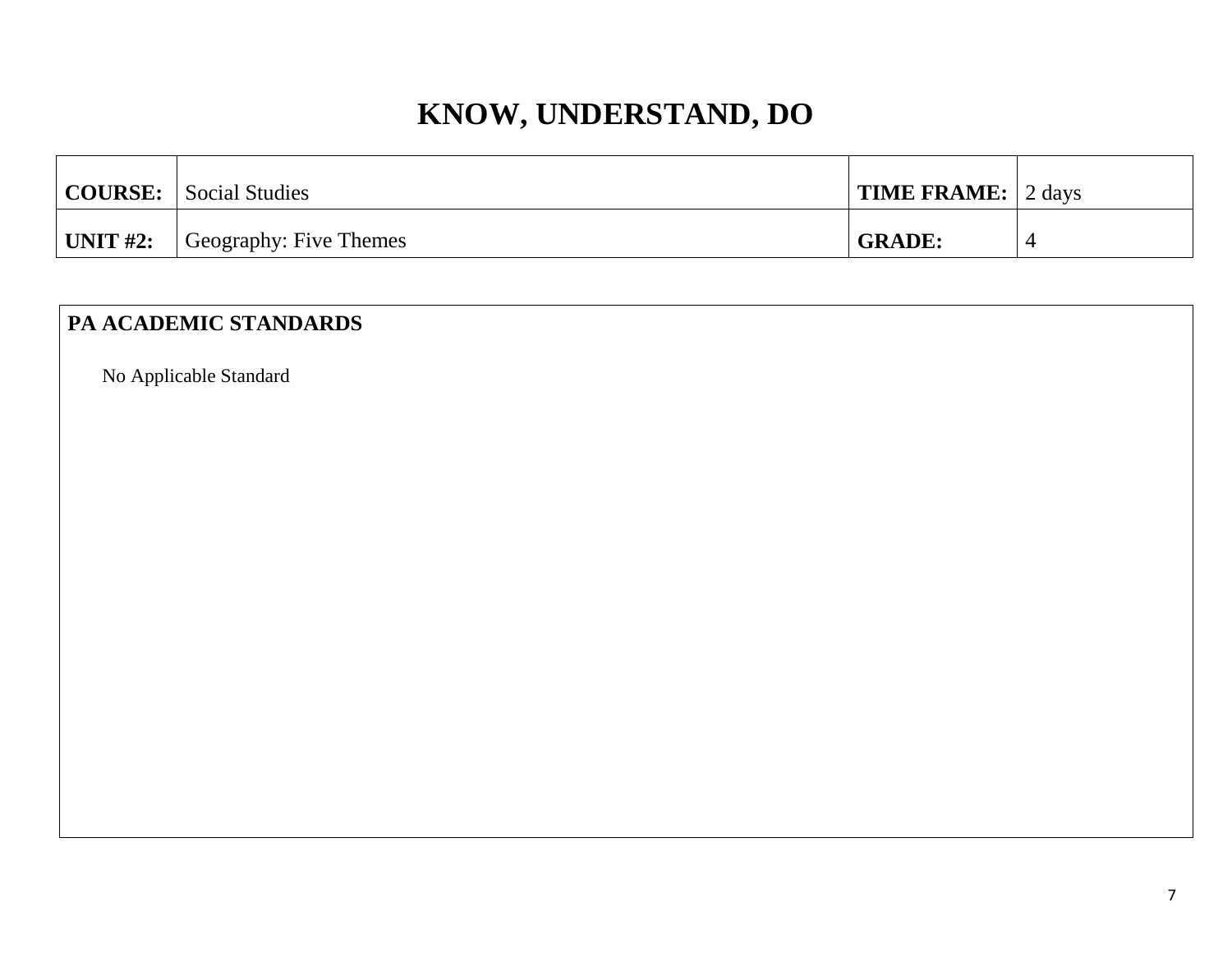|                 | <b>COURSE:</b> Social Studies       | TIME FRAME: 2 days |  |
|-----------------|-------------------------------------|--------------------|--|
| $\mid$ UNIT #2: | Geography: Five Themes of Geography | <b>GRADE:</b>      |  |

| <b>UNDERSTANDINGS</b>                                                                                   |                                                                                                           |  |  |
|---------------------------------------------------------------------------------------------------------|-----------------------------------------------------------------------------------------------------------|--|--|
| Studying geography helps us to understand that daily life is different in different parts of the world. |                                                                                                           |  |  |
| <b>COMMON ASSESSMENTS/CULMINATING ACTIVITY</b>                                                          |                                                                                                           |  |  |
| <b>KNOW</b>                                                                                             | <b>DO</b>                                                                                                 |  |  |
| The five themes of geography help us to study the earth, its<br>$\bullet$<br>land, and its people.      | Define the five themes of geography: location, place, region,<br>movement, human-environment interaction. |  |  |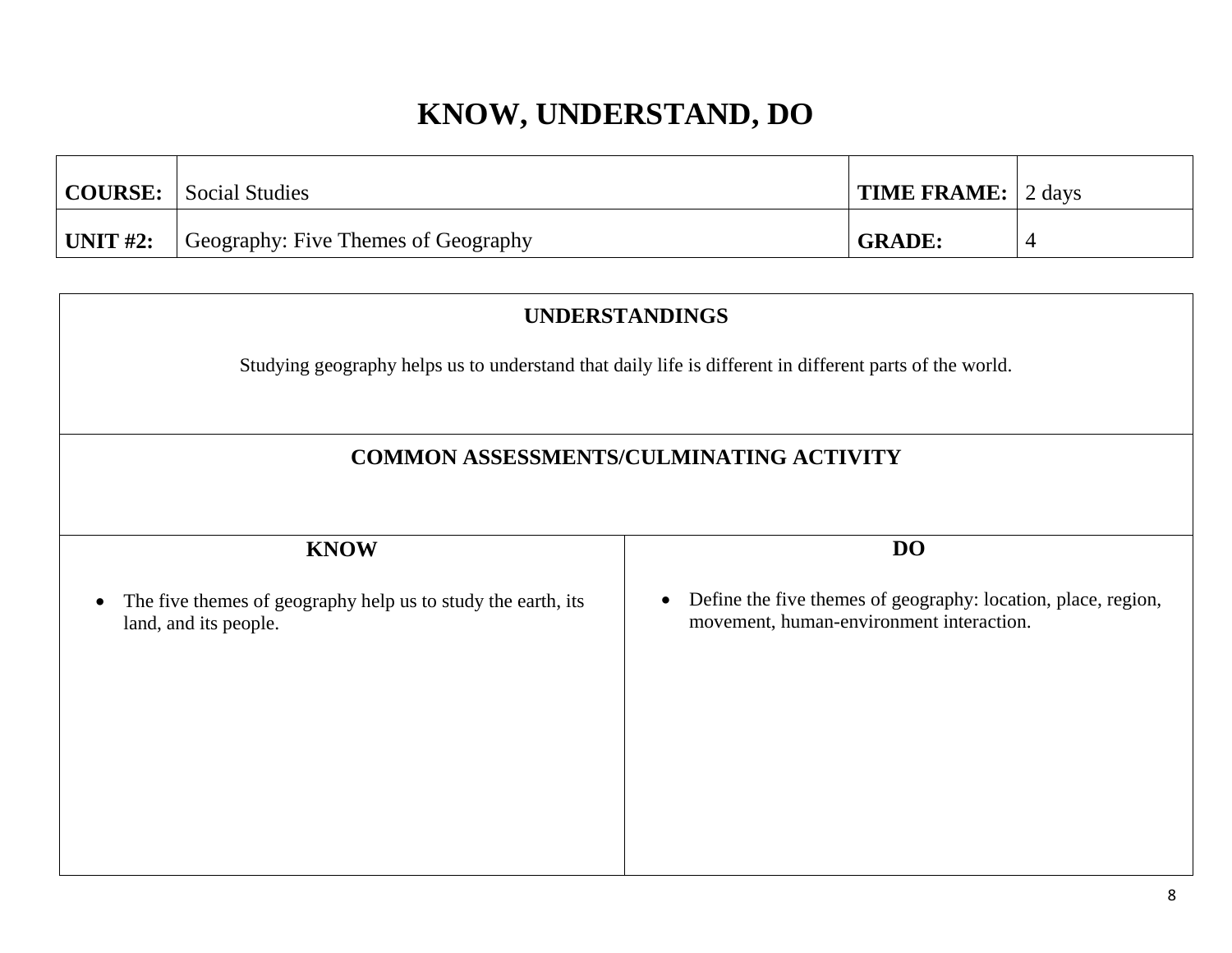| <b>COURSE:</b> Social Studies                | <b>TIME FRAME:</b> 2 days |  |
|----------------------------------------------|---------------------------|--|
| <b>UNIT #3:</b> Economics: Supply and Demand | <b>GRADE:</b>             |  |

#### **PA ACADEMIC STANDARDS**

6.2.4.G Explain the three basic questions all economic systems must answer: what to produce; how to produce it; for whom is it produced?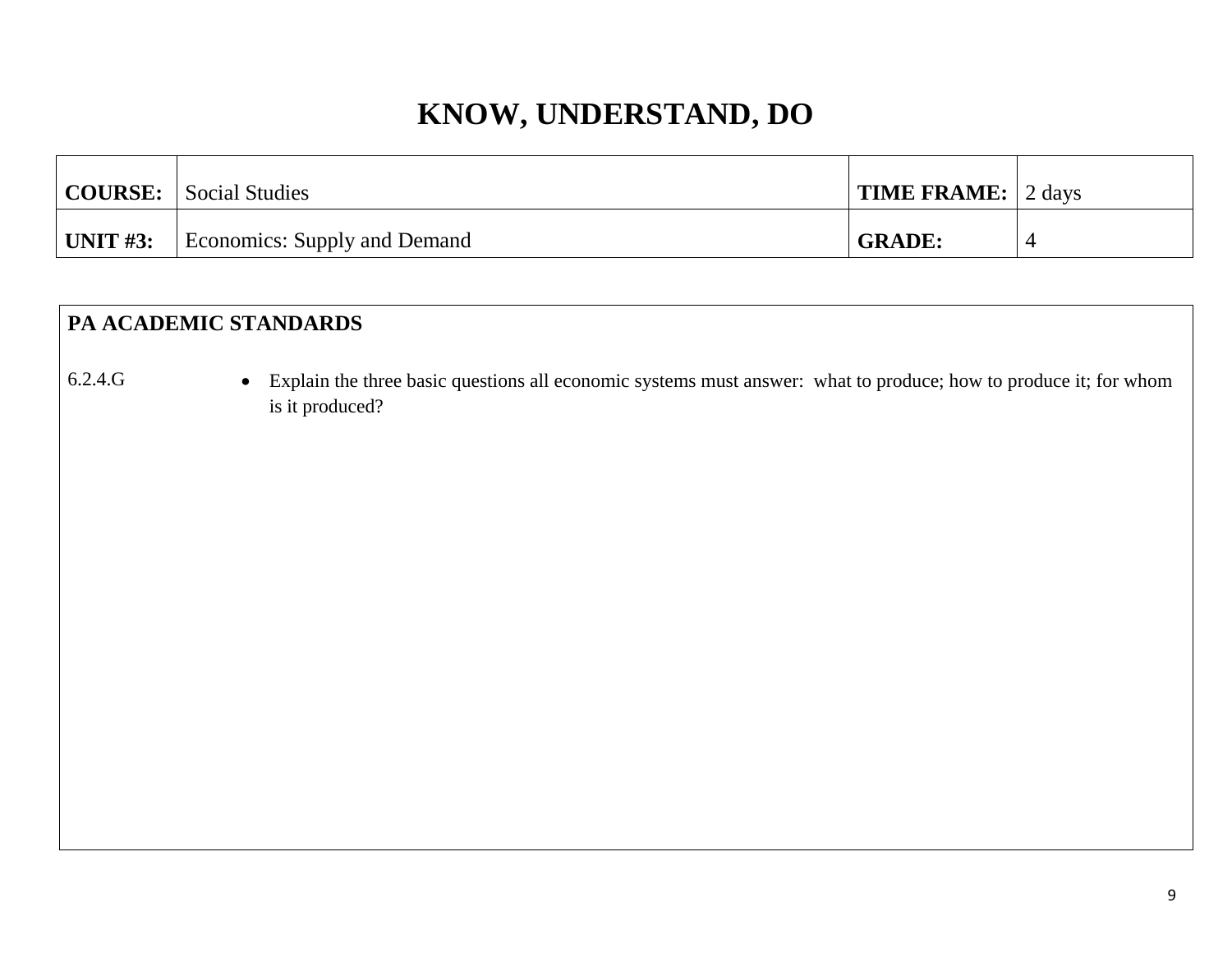| <b>COURSE:</b> Social Studies                | <b>TIME FRAME:</b> 2 days |  |
|----------------------------------------------|---------------------------|--|
| <b>UNIT #3:</b> Economics: Supply and Demand | <b>GRADE:</b>             |  |

| <b>UNDERSTANDINGS</b><br>Individuals' wants and needs influence their economic choices. Supply and demand drive the economy.<br><b>COMMON ASSESSMENTS/CULMINATING ACTIVITY</b> |                                                                                       |  |                          |  |
|--------------------------------------------------------------------------------------------------------------------------------------------------------------------------------|---------------------------------------------------------------------------------------|--|--------------------------|--|
|                                                                                                                                                                                |                                                                                       |  | <b>DO</b><br><b>KNOW</b> |  |
| Supply and demand is based on consumer choices.                                                                                                                                | Assess the cause and effect of consumer choices on supply and<br>$\bullet$<br>demand. |  |                          |  |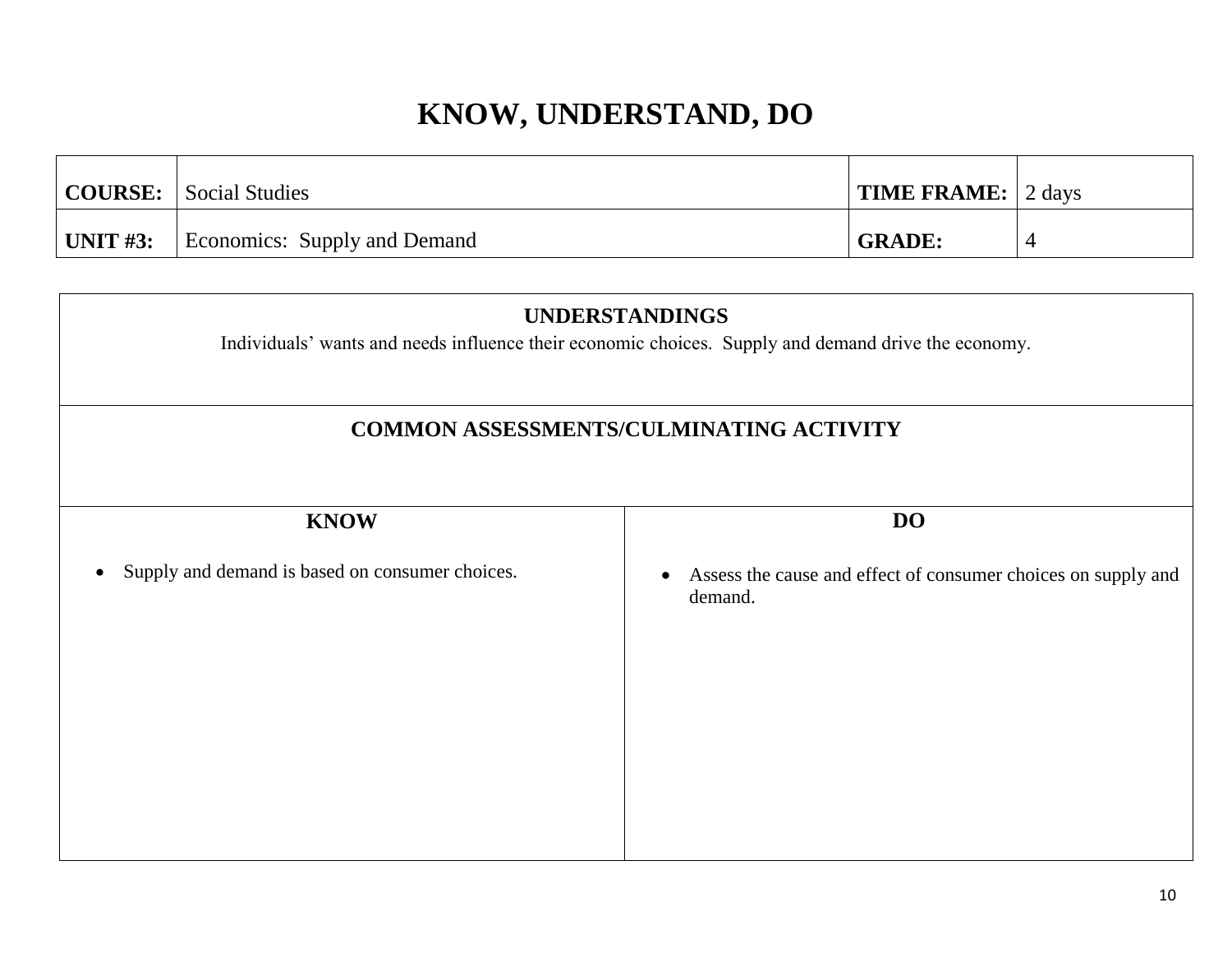|                  | <b>COURSE:</b> Social Studies | <b>TIME FRAME:</b> 3 days |  |
|------------------|-------------------------------|---------------------------|--|
| $\vert$ UNIT #4: | <b>Economics:</b> Taxation    | <b>GRADE:</b>             |  |

| <b>STANDARDS:</b> |                                                                                     |  |
|-------------------|-------------------------------------------------------------------------------------|--|
|                   | <b>PA Academic Standards for Economics</b>                                          |  |
| 6.3.3.C           | • Define tax and explain the relationship between taxation and government services. |  |
| 6.3.4.C           | • Explore ways in which tax revenues are used in local community.                   |  |
|                   |                                                                                     |  |
|                   |                                                                                     |  |
|                   |                                                                                     |  |
|                   |                                                                                     |  |
|                   |                                                                                     |  |
|                   |                                                                                     |  |
|                   |                                                                                     |  |
|                   |                                                                                     |  |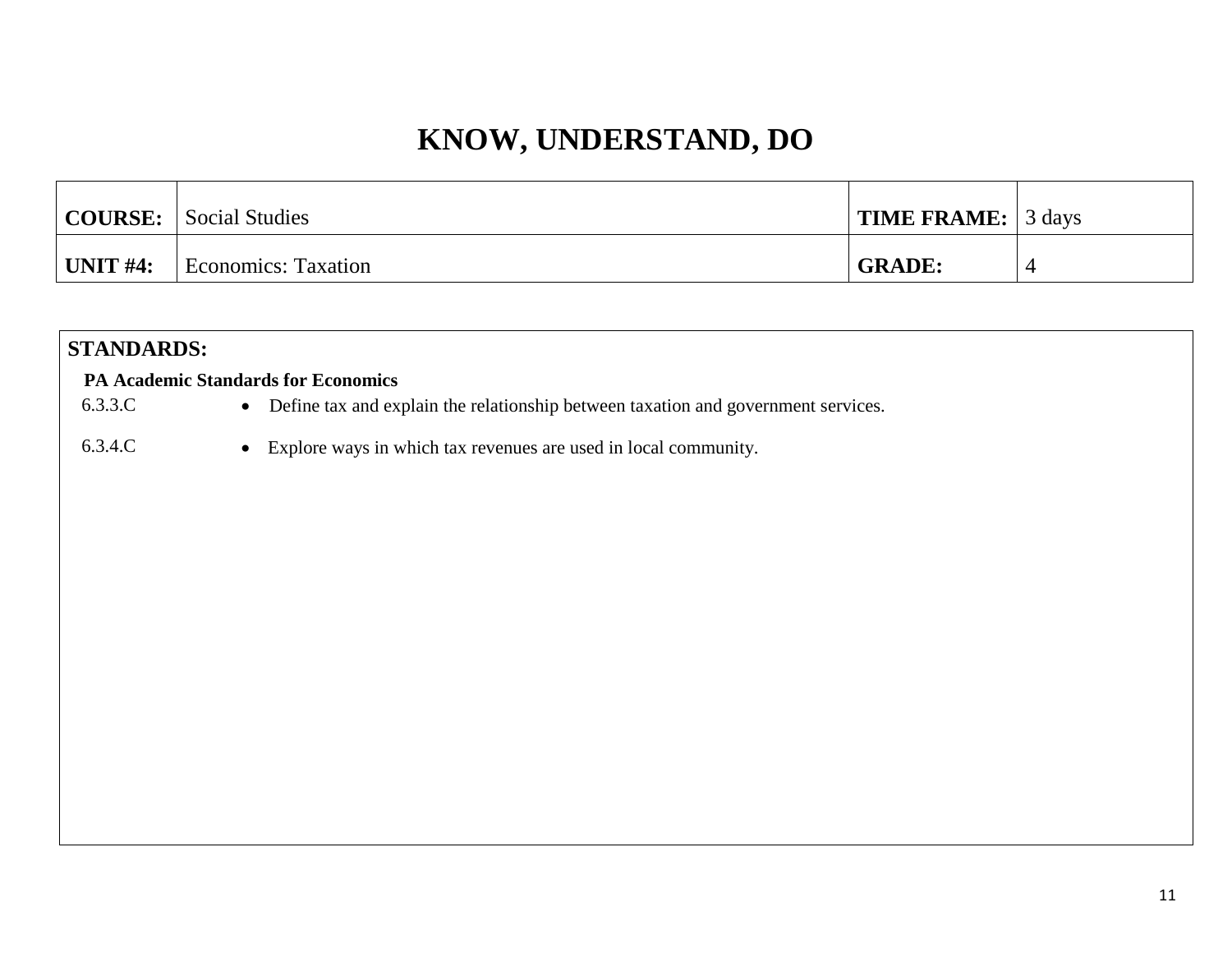|             | <b>COURSE:</b> Social Studies | <b>TIME FRAME:</b> 3 days |  |
|-------------|-------------------------------|---------------------------|--|
| UNIT $#4$ : | Economics: Taxation           | <b>GRADE:</b>             |  |

| <b>UNDERSTANDINGS</b><br>The government collects taxes from citizens in order to provide goods and services to the public.                                                               |                                                                                                                           |  |  |
|------------------------------------------------------------------------------------------------------------------------------------------------------------------------------------------|---------------------------------------------------------------------------------------------------------------------------|--|--|
| <b>COMMON ASSESSMENTS/CULMINATING ACTIVITY</b>                                                                                                                                           |                                                                                                                           |  |  |
| <b>KNOW</b>                                                                                                                                                                              | <b>DO</b>                                                                                                                 |  |  |
| Taxes are funds that citizens are required to pay to the<br>$\bullet$<br>government.<br>The government collects taxes to fund its functions and<br>$\bullet$<br>provide public services. | Define taxes.<br>Evaluate the importance of collecting taxes to fund government<br>functions and provide public services. |  |  |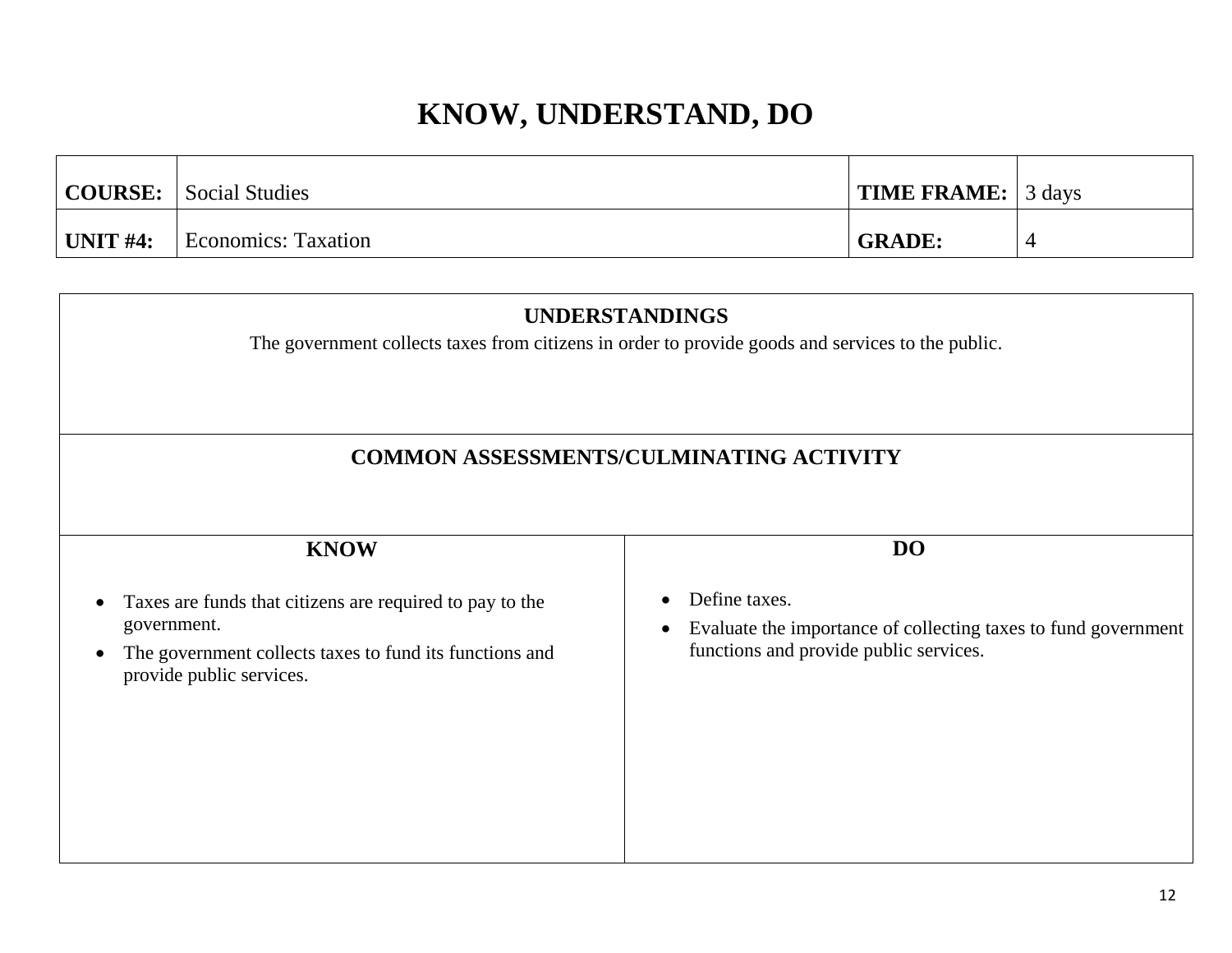|          | <b>COURSE:</b> Social Studies | <b>TIME FRAME:</b> 10 days |  |
|----------|-------------------------------|----------------------------|--|
| UNIT #5: | History: European Exploration | <b>GRADE:</b>              |  |

#### **PA ACADEMIC STANDARDS**

- 8.4.4.D Distinguish between conflict and cooperation among groups and organization that impacted development of the history of the world.
- 8.4.4.C Explain how continuity and change in world history have influenced personal development and identity.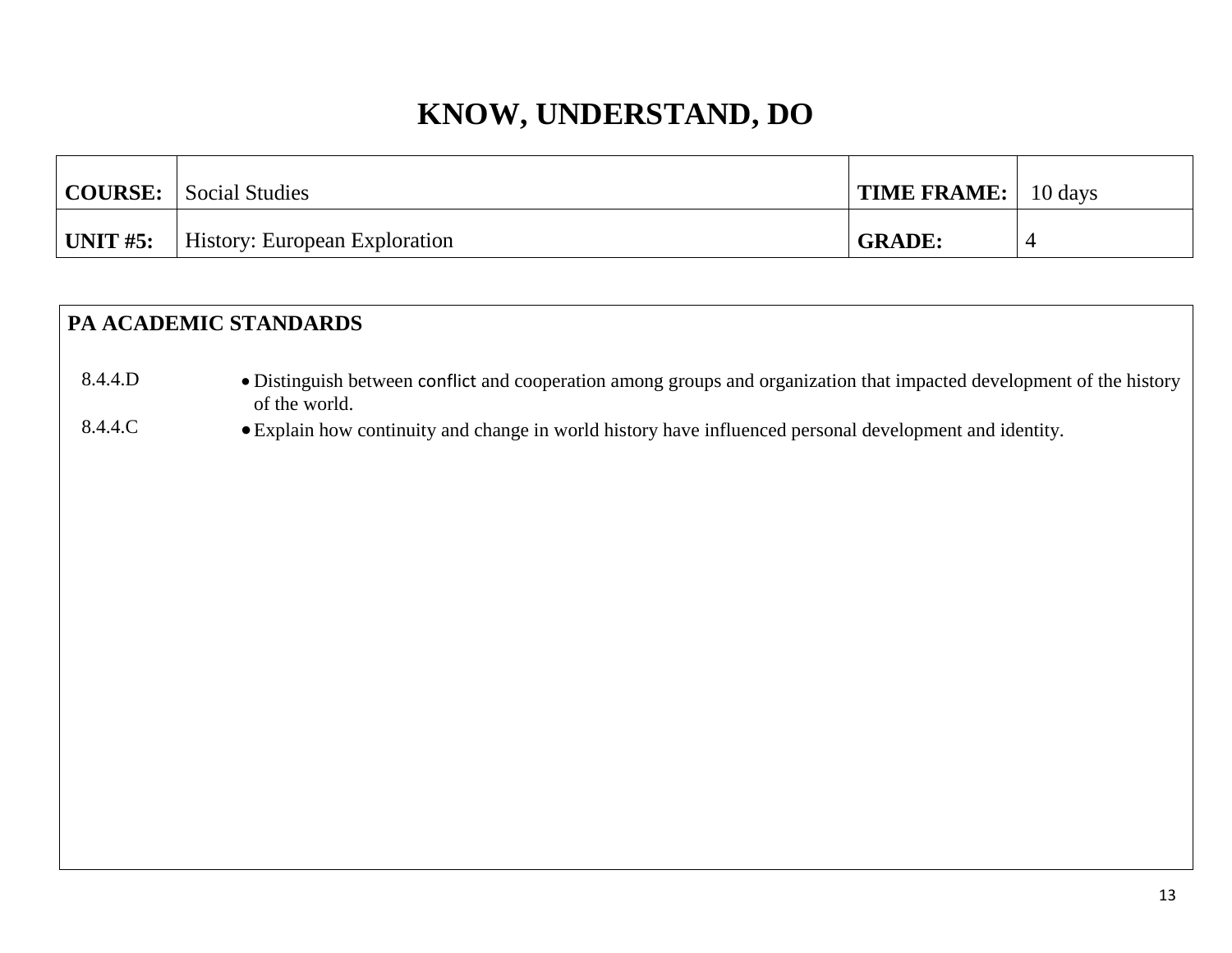|                  | <b>COURSE:</b> Social Studies        | $\vert$ TIME FRAME: $\vert$ 10 days |  |
|------------------|--------------------------------------|-------------------------------------|--|
| $\vert$ UNIT #5: | <b>History: European Exploration</b> | <b>GRADE:</b>                       |  |

| <b>UNDERSTANDINGS</b><br>Explorers from Europe arrived in the Americas while searching for a sea route to Asia.<br><b>COMMON ASSESSMENTS/CULMINATING ACTIVITY</b> |  |  |  |
|-------------------------------------------------------------------------------------------------------------------------------------------------------------------|--|--|--|
|                                                                                                                                                                   |  |  |  |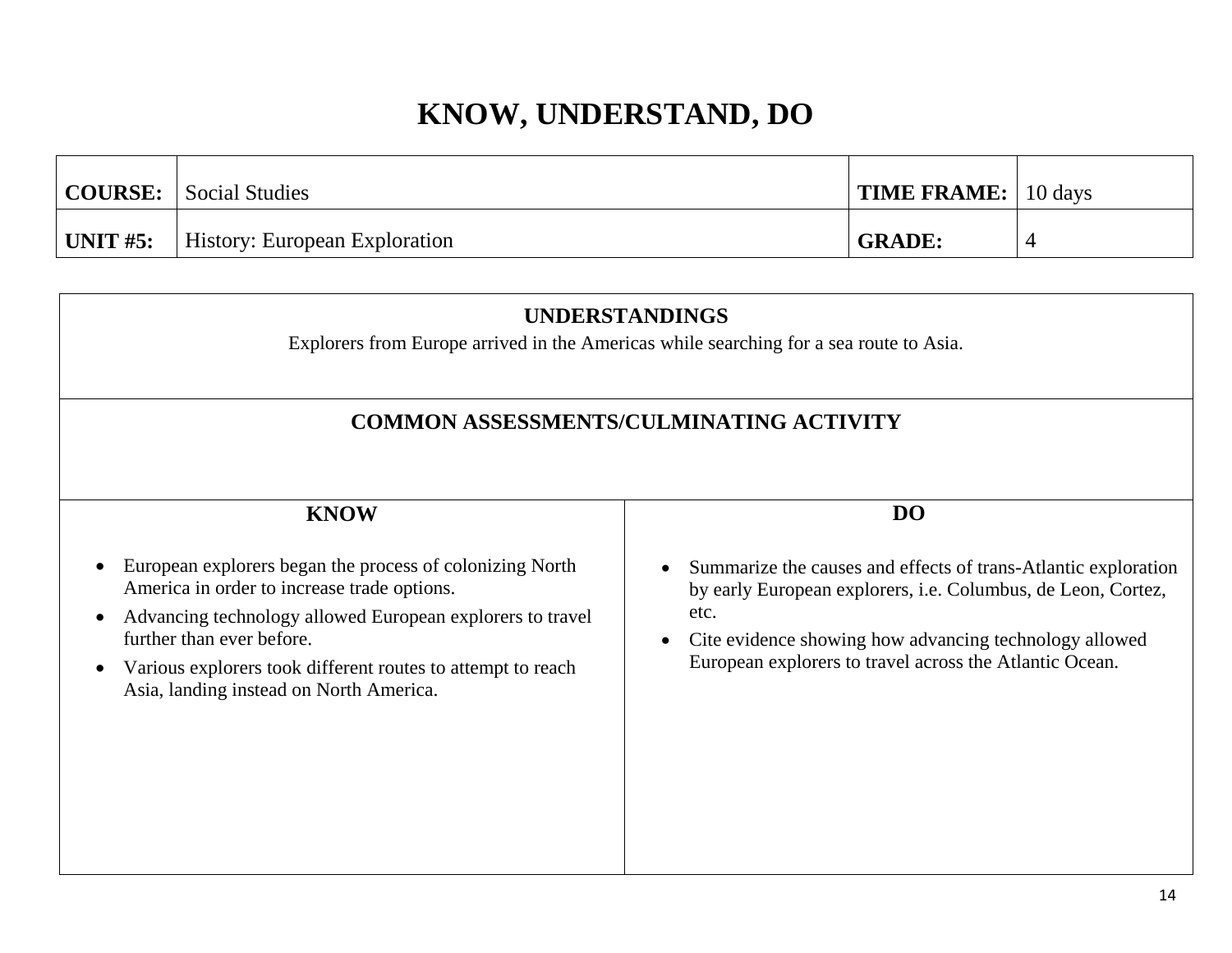| <b>COURSE:</b> | Social Studies                                     | <b>TIME FRAME:</b> 10 days |  |
|----------------|----------------------------------------------------|----------------------------|--|
| UNIT $#6$ :    | <b>History: Early Settlements on North America</b> | <b>GRADE:</b>              |  |

#### **PA ACADEMIC STANDARDS**

8.4.4.C • Explain how continuity and change in world history have influenced personal development and identity.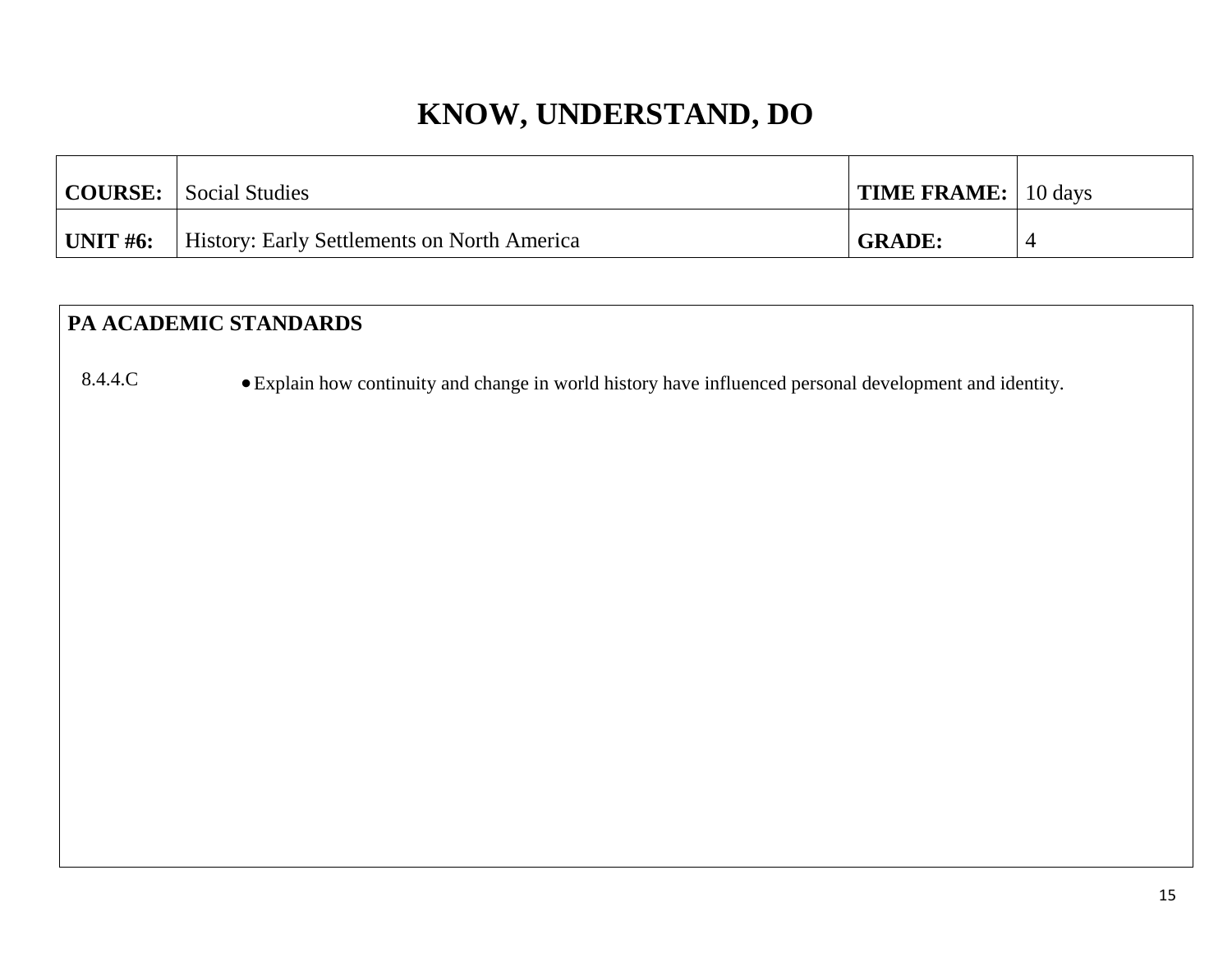|          | <b>COURSE:</b> Social Studies               | <b>TIME FRAME:</b> 10 days |  |
|----------|---------------------------------------------|----------------------------|--|
| UNIT #6: | History: Early Settlements on North America | <b>GRADE:</b>              |  |

| <b>UNDERSTANDINGS</b><br>Europeans began colonies on North America for economic and political and religious reasons.                                                                                                                                                                                                                                                                                                        |                                                                                                                                                                                                                                                                                |  |  |
|-----------------------------------------------------------------------------------------------------------------------------------------------------------------------------------------------------------------------------------------------------------------------------------------------------------------------------------------------------------------------------------------------------------------------------|--------------------------------------------------------------------------------------------------------------------------------------------------------------------------------------------------------------------------------------------------------------------------------|--|--|
| <b>COMMON ASSESSMENTS/CULMINATING ACTIVITY</b>                                                                                                                                                                                                                                                                                                                                                                              |                                                                                                                                                                                                                                                                                |  |  |
| <b>KNOW</b>                                                                                                                                                                                                                                                                                                                                                                                                                 | DO                                                                                                                                                                                                                                                                             |  |  |
| Sir Walter Raleigh, with the permission of Queen Elizabeth I,<br>$\bullet$<br>began the first English colony on North America.<br>The colony was set up to initiate trade in North America for<br>England, but it failed and the settlers disappeared.<br>King James I allowed the Virginia Company to set up a trading<br>colony in Virginia.<br>Jamestown was the first permanent English settlement in the<br>New World. | Summarize the contribution of Sir Walter Raleigh to the<br>development of the New World.<br>Hypothesize why the settlement failed and where the settlers<br>went.<br>Compare and contrast Roanoke and Jamestown with regard to<br>why they started and what they accomplished. |  |  |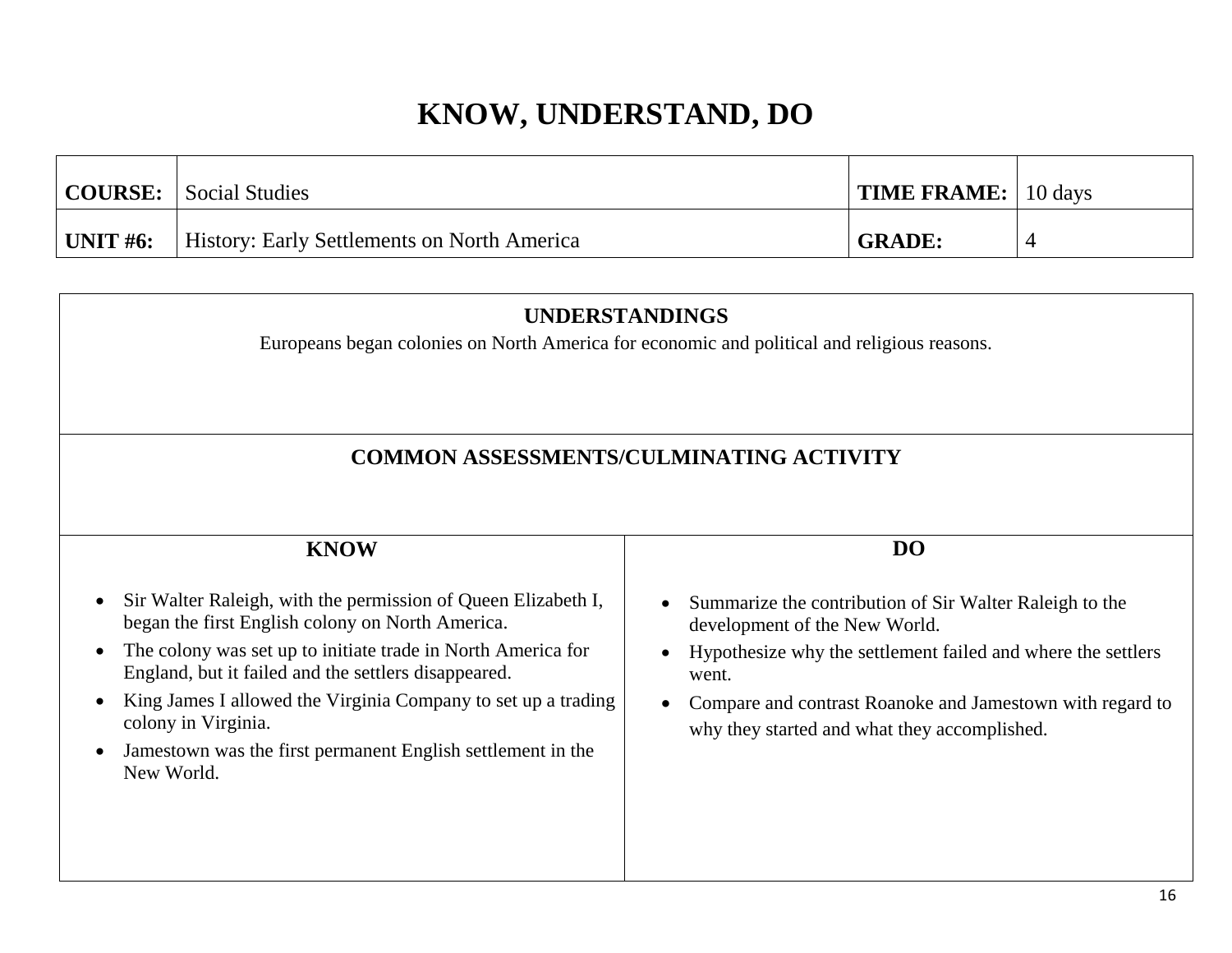|                 | COURSE: Social Studies | TIME FRAME: 15 days |  |
|-----------------|------------------------|---------------------|--|
| $\mid$ UNIT #7: | History: 13 Colonies   | <b>GRADE:</b>       |  |

| <b>STANDARDS:</b> |                                                                                                                                    |
|-------------------|------------------------------------------------------------------------------------------------------------------------------------|
|                   | <b>PA Academic Standards for History</b>                                                                                           |
| 7.3.4.A           | • Identify the human characteristics of places and regions.                                                                        |
| 8.3.4.A           | Differentiate common characteristics of the social, political, cultural and economic groups in United States history.<br>$\bullet$ |
| 6.4.4.A           | • List and explain factors that promote specialization and division of labor.                                                      |
|                   |                                                                                                                                    |
|                   |                                                                                                                                    |
|                   |                                                                                                                                    |
|                   |                                                                                                                                    |
|                   |                                                                                                                                    |
|                   |                                                                                                                                    |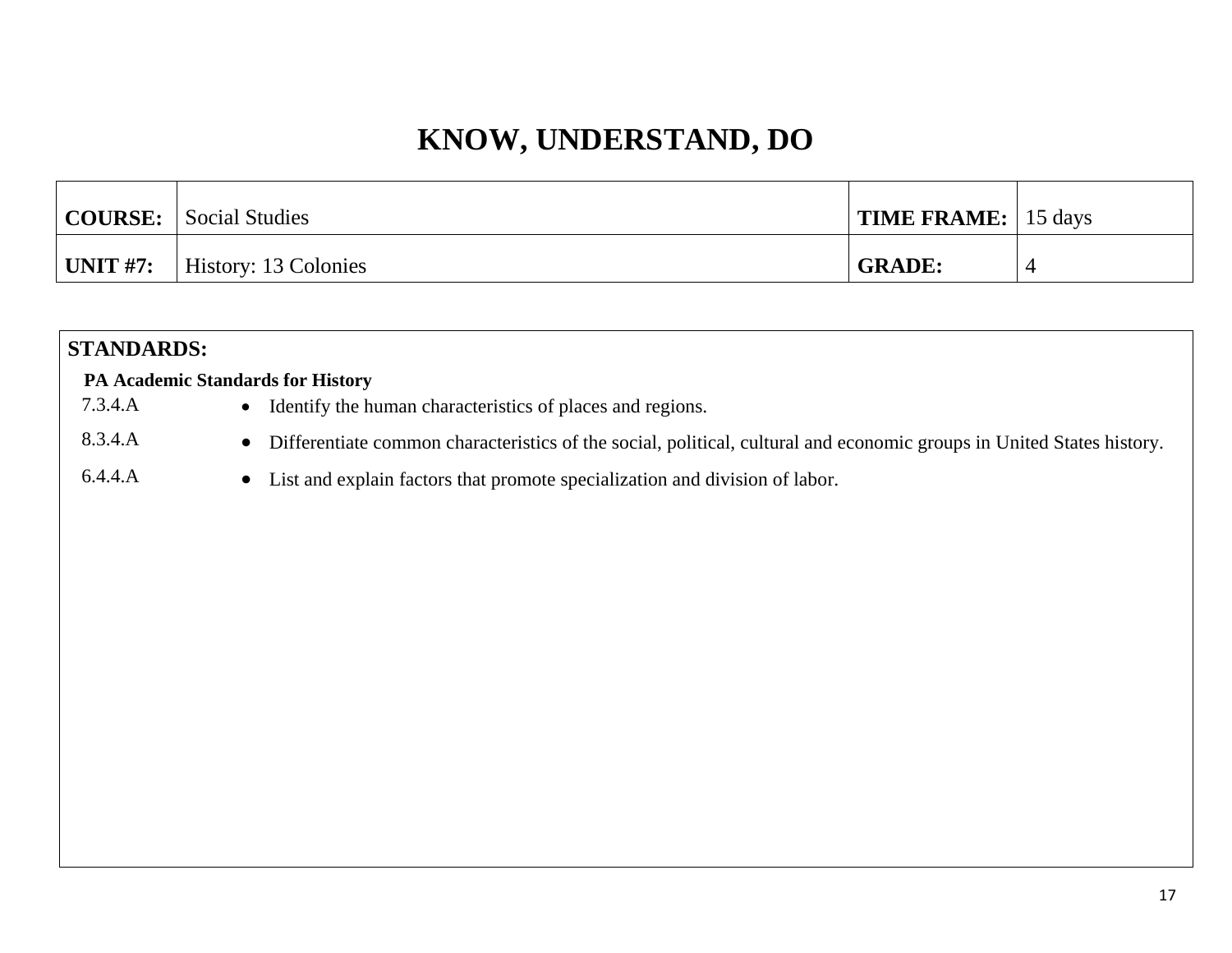|                 | COURSE: Social Studies | $\vert$ TIME FRAME: $\vert$ 15 days |  |
|-----------------|------------------------|-------------------------------------|--|
| $\mid$ UNIT #7: | History: 13 Colonies   | <b>GRADE:</b>                       |  |

| <b>UNDERSTANDINGS</b><br>The thirteen British Colonies on North America were varied with regard to culture, economics, and natural resources.<br><b>COMMON ASSESSMENTS/CULMINATING ACTIVITY</b>                                                                                                                                                                                                                                                                                                                                              |                                                                                                                                                                                                                                                                                                                                                                                                                                                                                       |  |  |  |
|----------------------------------------------------------------------------------------------------------------------------------------------------------------------------------------------------------------------------------------------------------------------------------------------------------------------------------------------------------------------------------------------------------------------------------------------------------------------------------------------------------------------------------------------|---------------------------------------------------------------------------------------------------------------------------------------------------------------------------------------------------------------------------------------------------------------------------------------------------------------------------------------------------------------------------------------------------------------------------------------------------------------------------------------|--|--|--|
| <b>KNOW</b><br>The New England Colonies had distinct cultural, religious,<br>economic and natural resources.<br>The Middle Colonies had distinct cultural, religious, economic<br>$\bullet$<br>and natural resources.<br>The Southern Colonies had distinct cultural, religious,<br>$\bullet$<br>economic and natural resources.<br>The occupations and trades of people in the thirteen Colonies<br>$\bullet$<br>largely depended on where they lived.<br>Trade and the bartering system were central to the thirteen<br>Colonies' economy. | D <sub>O</sub><br>Collect evidence of the cultural, religious, economic and<br>natural resources of the new england, middle and southern<br>colonies.<br>Choose one of the three sets of colonies. Develop and support<br>a logical argument for why families should move to that area.<br>Draw conclusions about the interdependence of colonists who<br>$\bullet$<br>worked in different trades.<br>Analyze the impact that losing one of the trades would have on<br>the colonies. |  |  |  |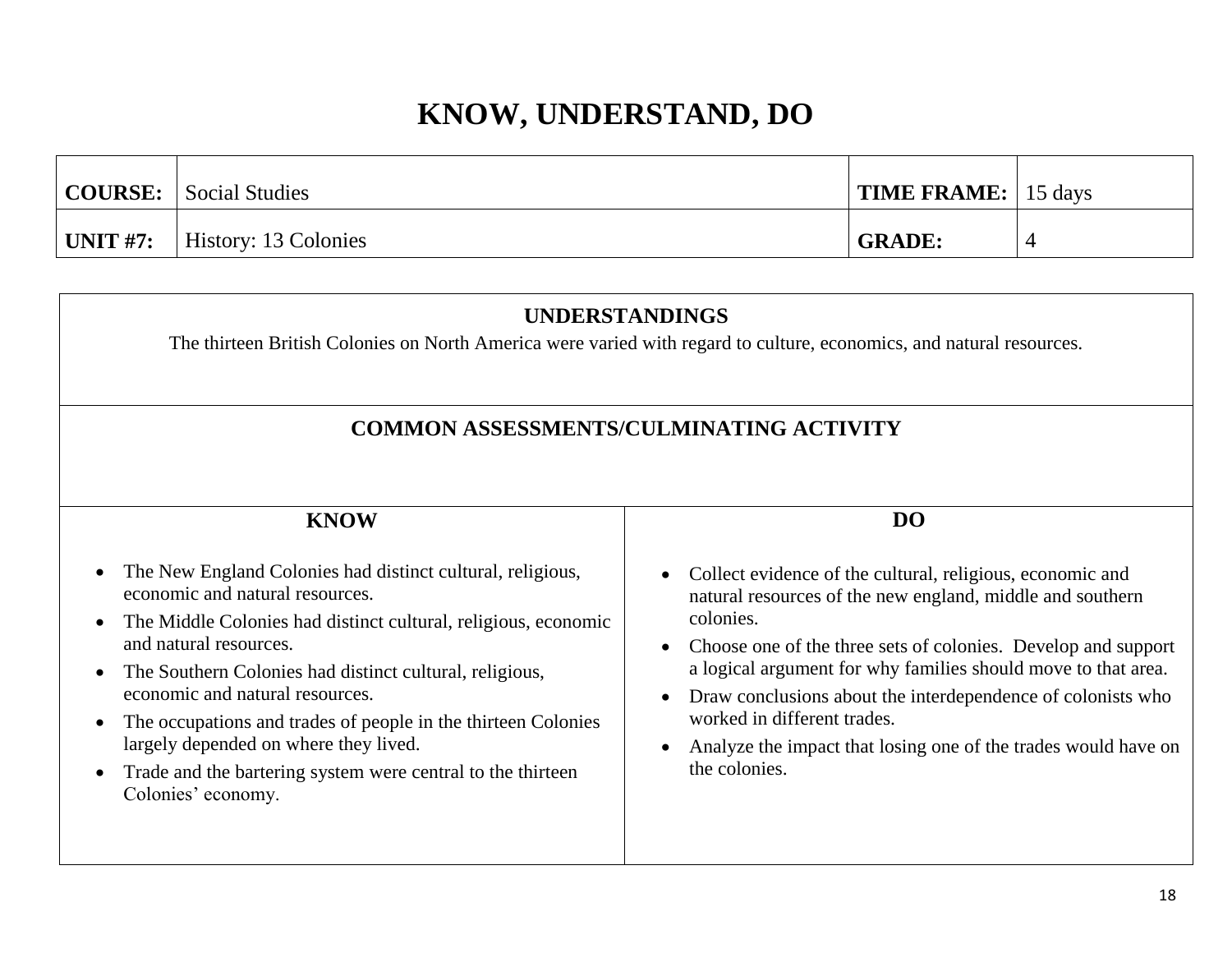|          | <b>COURSE:</b> Social Studies         | <b>TIME FRAME:</b> 5 days |  |
|----------|---------------------------------------|---------------------------|--|
| UNIT #8: | <b>History: French and Indian War</b> | <b>GRADE:</b>             |  |

| <b>STANDARDS:</b>                        |                                                                                                                                                            |
|------------------------------------------|------------------------------------------------------------------------------------------------------------------------------------------------------------|
| <b>PA Academic Standards for History</b> |                                                                                                                                                            |
| 5.3.4.F                                  | • Explain how different perspectives can lead to conflict.                                                                                                 |
| 8.3.4.D                                  | Distinguish between conflict and cooperation among groups and organization that impacted the history and<br>$\bullet$<br>development of the United States. |
|                                          |                                                                                                                                                            |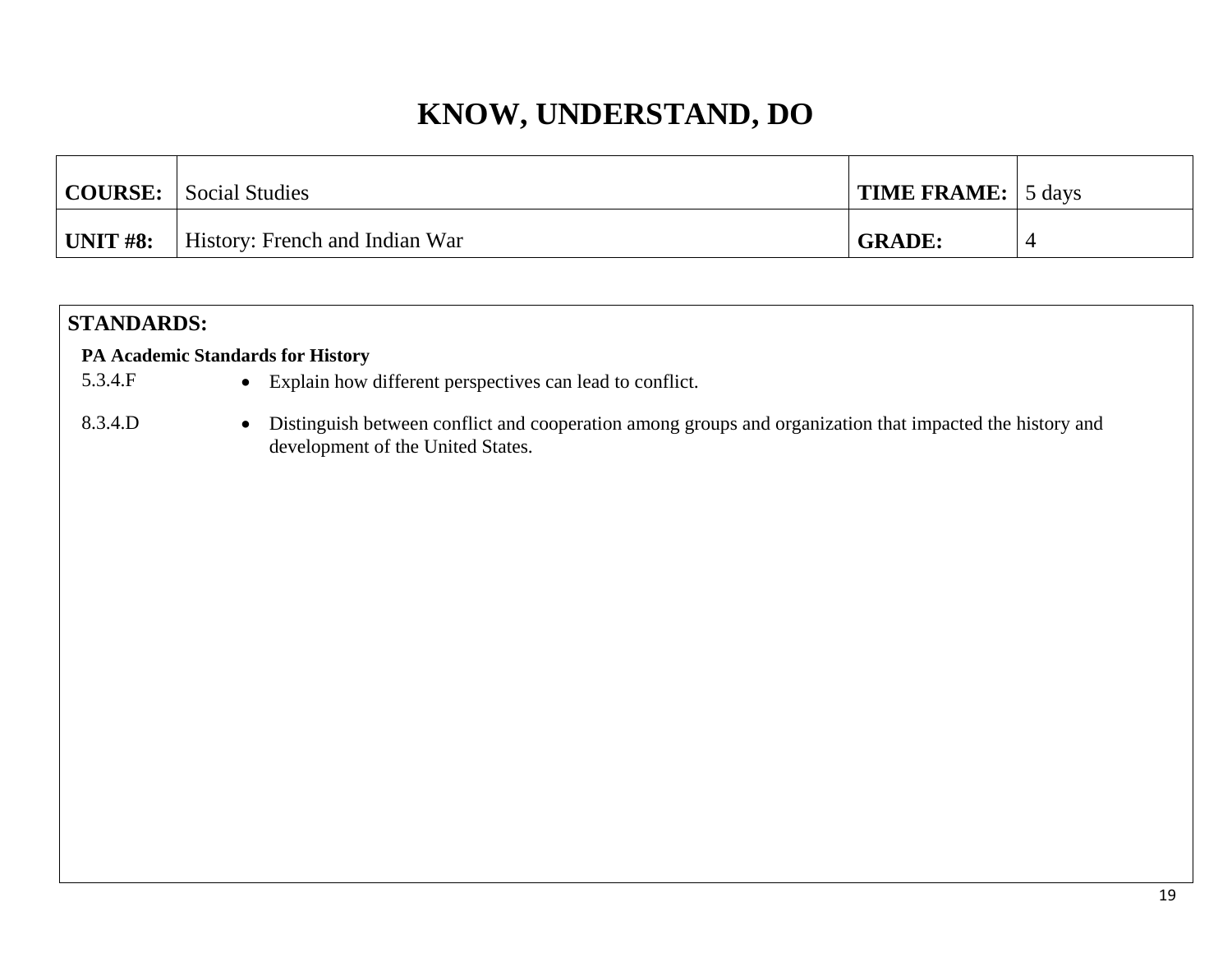|          | <b>COURSE:</b> Social Studies         | <b>TIME FRAME:</b> 5 days |  |
|----------|---------------------------------------|---------------------------|--|
| UNIT #8: | <b>History: French and Indian War</b> | <b>GRADE:</b>             |  |

| <b>UNDERSTANDINGS</b><br>The French and Indian War was fought between the French and British over land on North America.                                                                                                                                                                                                       |                                                                                                                                                                                                                                                                                                                          |  |  |  |
|--------------------------------------------------------------------------------------------------------------------------------------------------------------------------------------------------------------------------------------------------------------------------------------------------------------------------------|--------------------------------------------------------------------------------------------------------------------------------------------------------------------------------------------------------------------------------------------------------------------------------------------------------------------------|--|--|--|
| <b>COMMON ASSESSMENTS/CULMINATING ACTIVITY</b>                                                                                                                                                                                                                                                                                 |                                                                                                                                                                                                                                                                                                                          |  |  |  |
| <b>KNOW</b>                                                                                                                                                                                                                                                                                                                    | <b>DO</b>                                                                                                                                                                                                                                                                                                                |  |  |  |
| The French and British were fighting over land on North<br>America.<br>Both the French and British sides had Native American allies.<br>The British won the war and gained the French's land in North<br>America.<br>Because the war was expensive, the British levied taxes on the<br>$\bullet$<br>13 Colonies to pay for it. | Evaluate the reasons the French and Indian War was fought.<br>Analyze the reasons Native Americans would choose to fight<br>with either the British or the French.<br>Assess the outcome of the French and Indian War and its<br>impact on the Colonies.<br>Hypothesize the effect of taxation on the Thirteen Colonies. |  |  |  |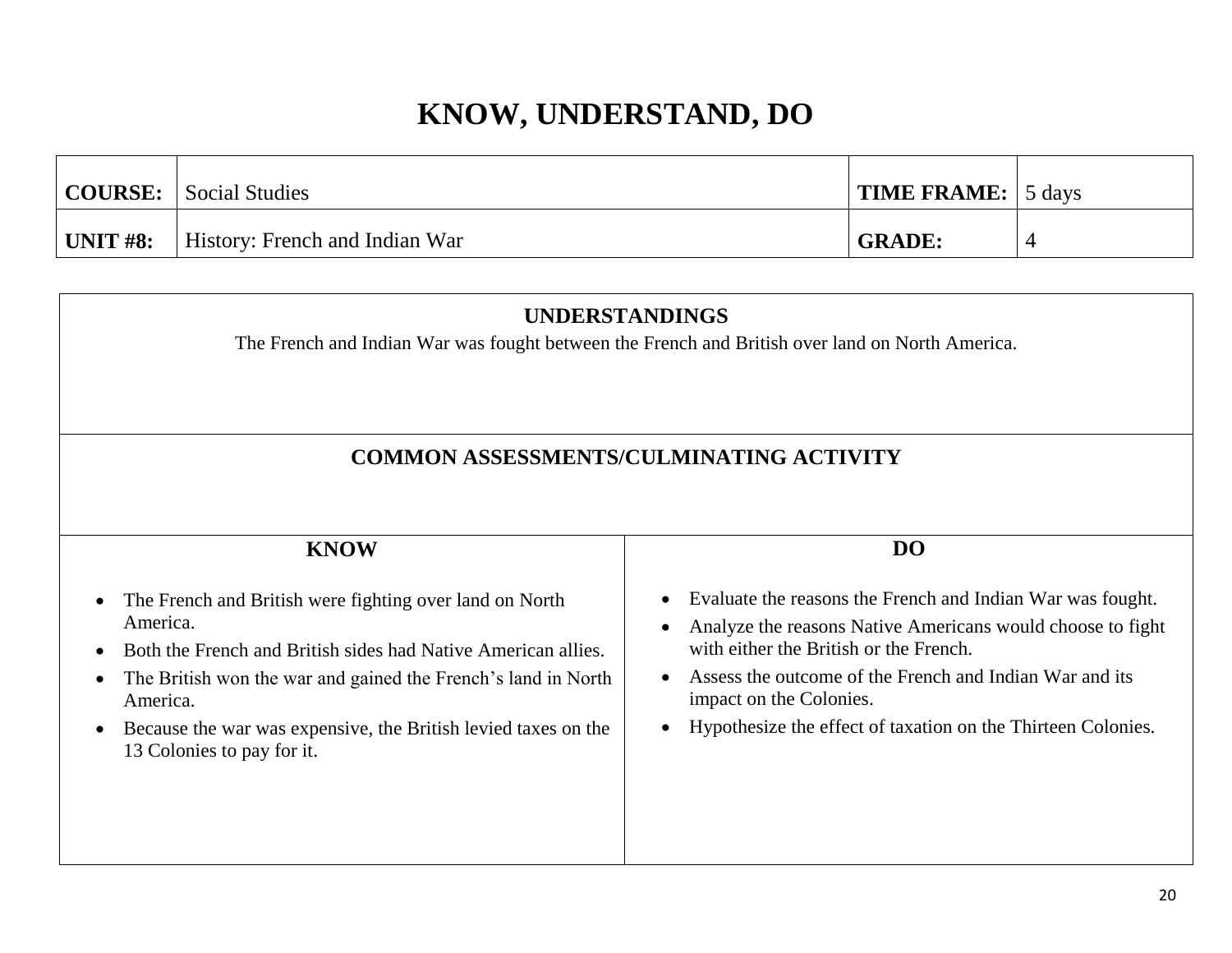|          | COURSE: Social Studies             | TIME FRAME: 31 days |  |
|----------|------------------------------------|---------------------|--|
| UNIT #9: | <b>History: Road to Revolution</b> | <b>GRADE:</b>       |  |

| <b>STANDARDS:</b>                        |                                                                                                                                               |
|------------------------------------------|-----------------------------------------------------------------------------------------------------------------------------------------------|
| <b>PA Academic Standards for History</b> |                                                                                                                                               |
| 8.3.4.D                                  | Distinguish between conflict and cooperation among groups and organization that impacted the history and<br>development of the United States. |
| 6.1.4.D                                  | Explain what influences the choices people make.                                                                                              |
| 6.1.4.C                                  | Illustrate what individuals or organizations give up when making a choice.                                                                    |
| 8.1.4.B                                  | Distinguish between fact and opinion from multiple points of view, and primary sources as related to historical<br>events.                    |
| 8.3.4.B                                  | Locate historical documents, artifacts, and places critical to United States history.                                                         |
| 8.4.4.D                                  | Distinguish between conflict and cooperation among groups and organization that impacted development of the<br>history of the world.          |
|                                          |                                                                                                                                               |
|                                          |                                                                                                                                               |
|                                          |                                                                                                                                               |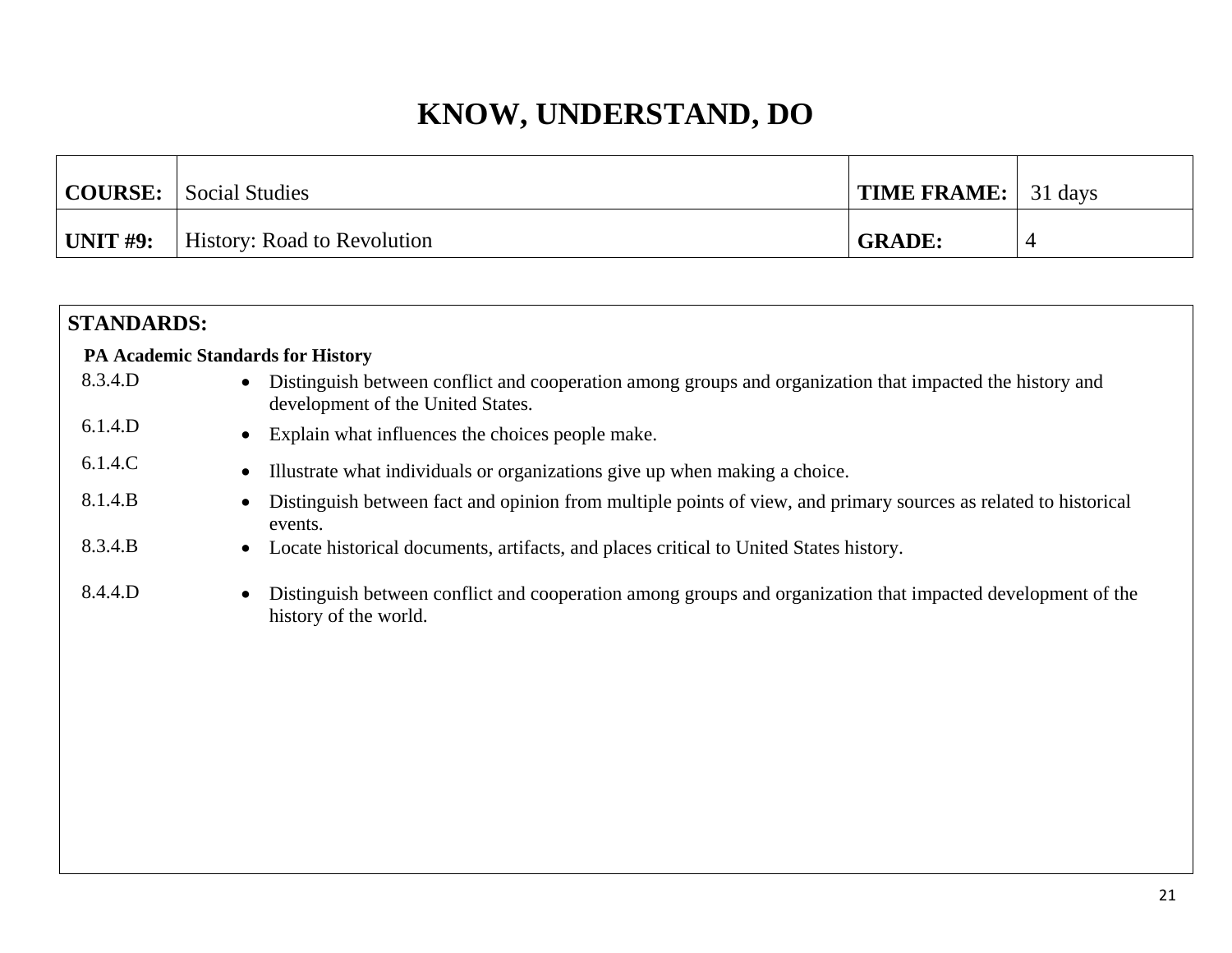|          | <b>COURSE:</b> Social Studies      | <b>TIME FRAME:</b> $31 \text{ days}$ |  |
|----------|------------------------------------|--------------------------------------|--|
| UNIT #9: | <b>History: Road to Revolution</b> | <b>GRADE:</b>                        |  |

|                                                                                                                                                                                                                                                                                                                                                                                                                                                                                                                                                                                                                                                                                                                                                                                                                                                                                                                                                                                                                                                | <b>UNDERSTANDINGS</b><br>The 13 British Colonies on North America became increasingly unwilling to remain under British rule, which eventually led to the                                                                                                                                                                                                                                                                                                                                                |
|------------------------------------------------------------------------------------------------------------------------------------------------------------------------------------------------------------------------------------------------------------------------------------------------------------------------------------------------------------------------------------------------------------------------------------------------------------------------------------------------------------------------------------------------------------------------------------------------------------------------------------------------------------------------------------------------------------------------------------------------------------------------------------------------------------------------------------------------------------------------------------------------------------------------------------------------------------------------------------------------------------------------------------------------|----------------------------------------------------------------------------------------------------------------------------------------------------------------------------------------------------------------------------------------------------------------------------------------------------------------------------------------------------------------------------------------------------------------------------------------------------------------------------------------------------------|
|                                                                                                                                                                                                                                                                                                                                                                                                                                                                                                                                                                                                                                                                                                                                                                                                                                                                                                                                                                                                                                                | Revolutionary War.                                                                                                                                                                                                                                                                                                                                                                                                                                                                                       |
|                                                                                                                                                                                                                                                                                                                                                                                                                                                                                                                                                                                                                                                                                                                                                                                                                                                                                                                                                                                                                                                | <b>COMMON ASSESSMENTS/CULMINATING ACTIVITY</b>                                                                                                                                                                                                                                                                                                                                                                                                                                                           |
| <b>KNOW</b><br>Various new acts were imposed by Britain in order to pay war<br>debts from the French and Indian War such as Sugar Act,<br>Stamp Act, Quartering Act, Townshend Act and Tea Act.<br>The Colonists had no representation in Parliament, as other<br>British citizens had.<br>Loyalists (Tories) were loyal to King George and Britain.<br>Patriots wanted the Colonies to run their own affairs and have<br>representation in the British Parliament.<br>The Boston Massacre was a conflict between colonists and<br>British soldiers that was used by Patriots as propaganda.<br>The Boston Tea Party was in response to the taxes levied on<br>tea. In turn, British closed Boston Harbor, which crippled<br>Boston's economy.<br>Closing Boston's Harbor caused the 13 Colonies to come<br>together for the first time to respond to Britain's government.<br>The First and Second Continental Congresses were convened<br>to formulate a response to the British. The final response was<br>the Declaration of Independence. | <b>DO</b><br>Cite evidence of reasons for the conflict between the British<br>and the American Colonists.<br>Compare and contrast the viewpoints of Loyalists and Patriots<br>and explain how their views led to conflict.<br>Critique the methods used as propaganda by the Patriots after<br>the Boston Massacre.<br>Evaluate the effectiveness of the First and Second Continental<br>$\bullet$<br>Congresses.<br>Analyze the causes and effects of the events leading to the<br>American Revolution. |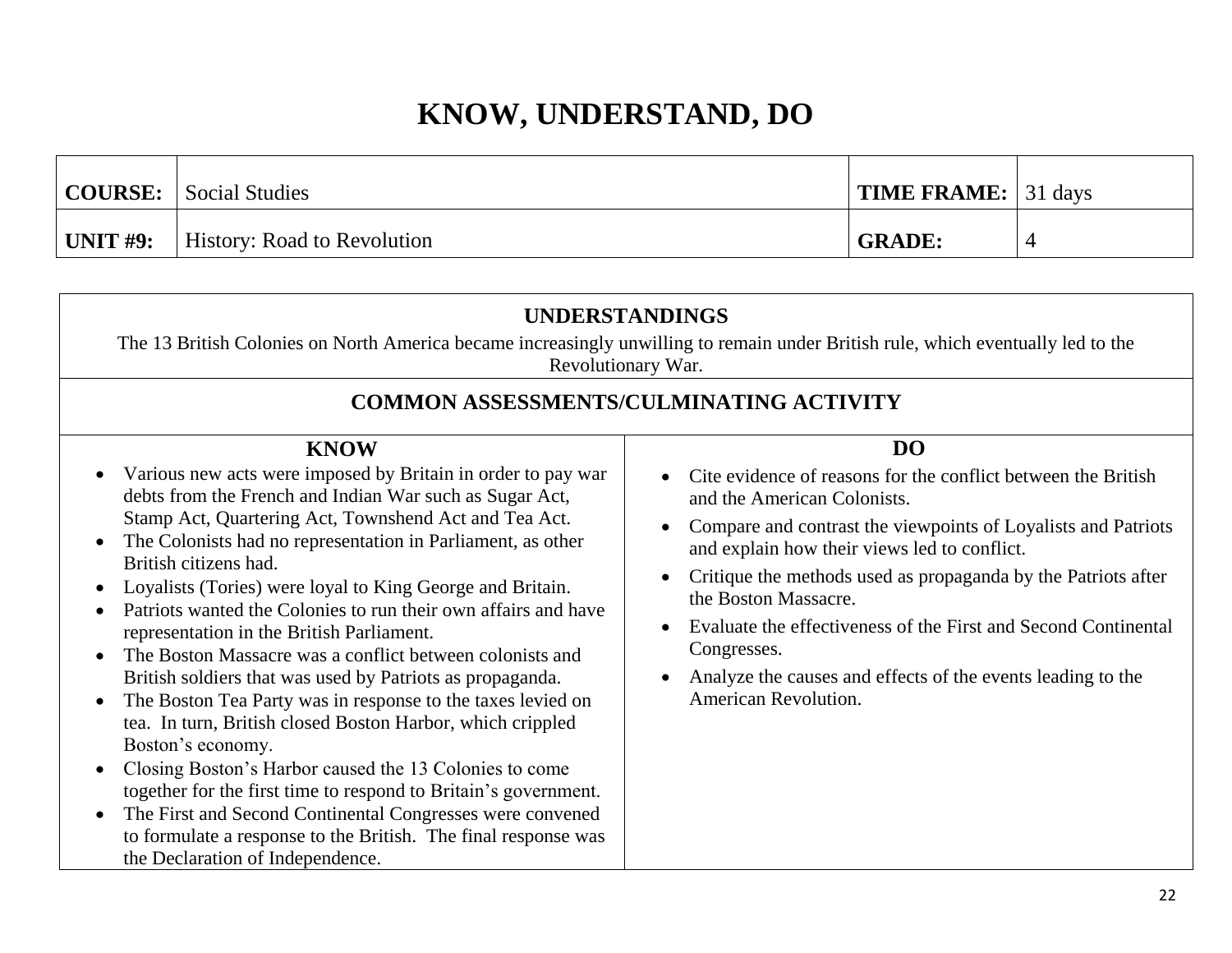| COURSE: | <b>Social Studies</b>                                       | <b>TIME FRAME:</b> 5 days |  |
|---------|-------------------------------------------------------------|---------------------------|--|
|         | <b>UNIT #10:</b> Civics and Government: Civic Participation | <b>GRADE:</b>             |  |

#### **STANDARDS:**

 **PA Academic Standards for Civics and Government**

5.2 Describe how citizens participate in school and community activities.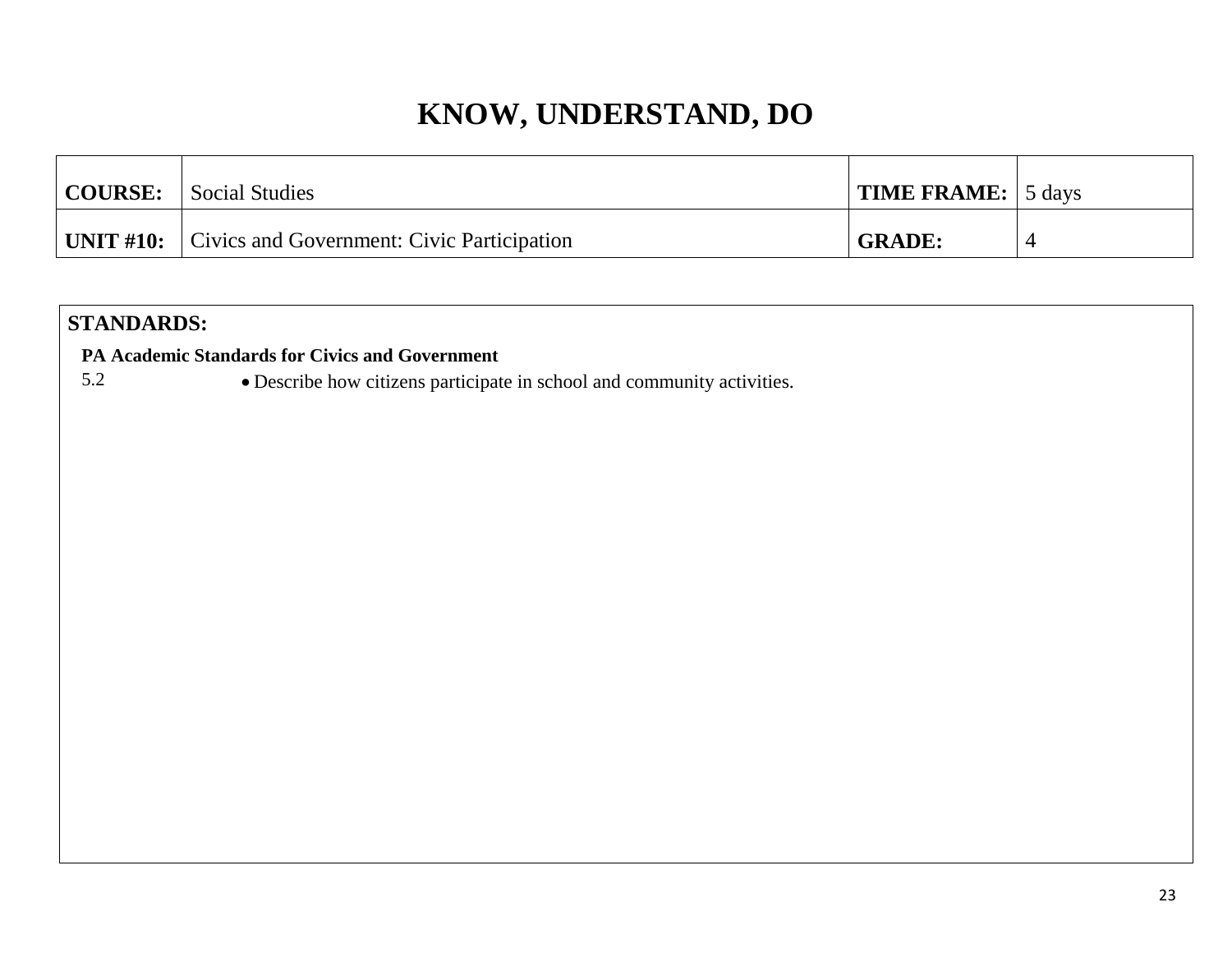| COURSE: Social Studies                                      | TIME FRAME: 5 days |  |
|-------------------------------------------------------------|--------------------|--|
| <b>UNIT #10:</b> Civics and Government: Civic Participation | <b>GRADE:</b>      |  |

| <b>UNDERSTANDINGS</b><br>Citizens have individual rights and responsibilities within a community.<br><b>COMMON ASSESSMENTS/CULMINATING ACTIVITY</b>                                                                                   |                                                                                                                                                                                              |  |  |  |  |
|---------------------------------------------------------------------------------------------------------------------------------------------------------------------------------------------------------------------------------------|----------------------------------------------------------------------------------------------------------------------------------------------------------------------------------------------|--|--|--|--|
|                                                                                                                                                                                                                                       |                                                                                                                                                                                              |  |  |  |  |
| Civic participation is the way we involve ourselves in our<br>community.<br>Voting is one of the primary ways for citizens to become<br>involved.<br>Changes to rules and laws affect the rights and responsibilities<br>of citizens. | Summarize the importance of civic participation in a<br>constitutional republic.<br>Hypothesize how a change to a school rule would affect your<br>rights and responsibilities as a student. |  |  |  |  |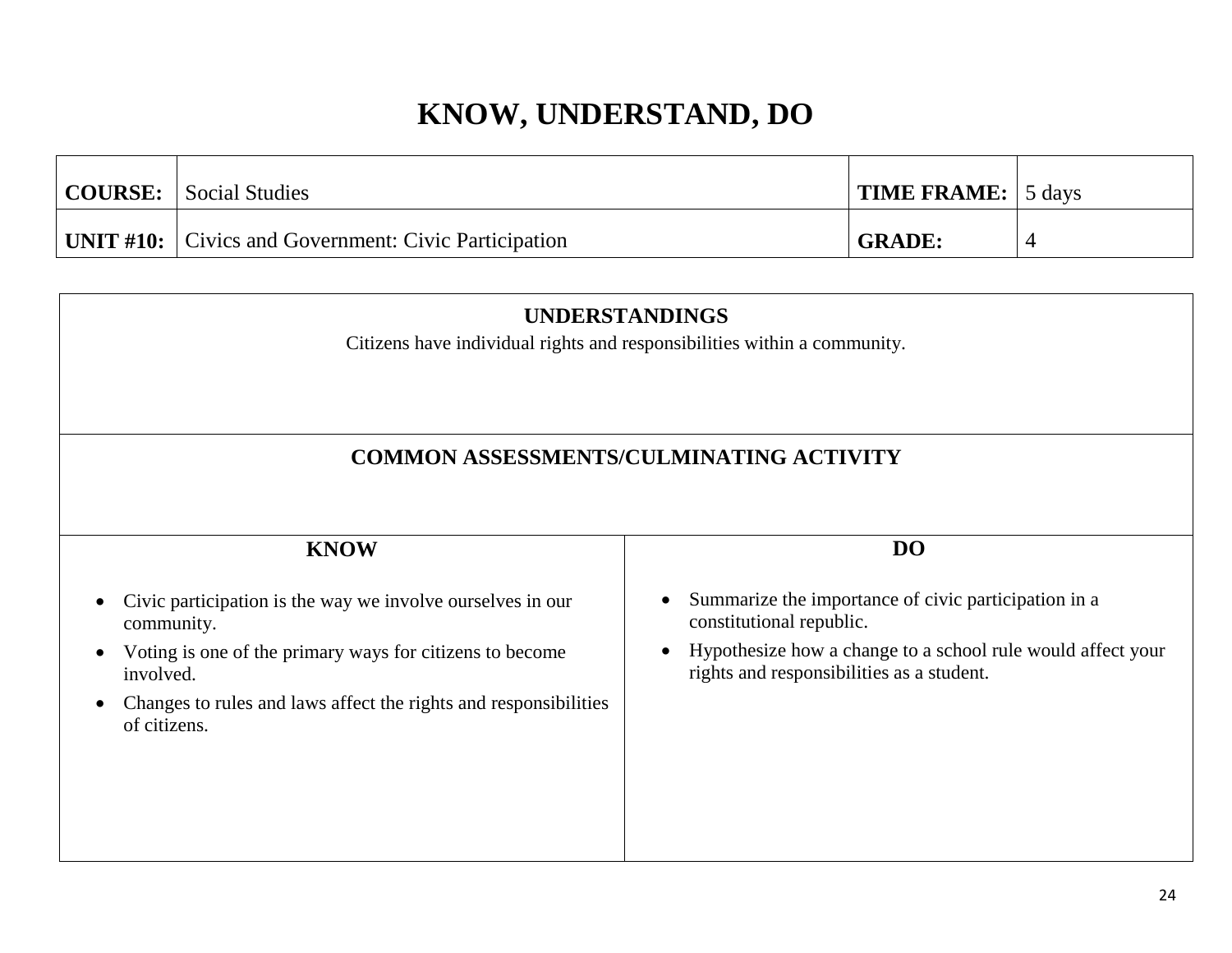| COURSE: | <b>Social Studies</b>                              | <b>TIME FRAME:</b> | 3 days |
|---------|----------------------------------------------------|--------------------|--------|
|         | UNIT $\#11$ :   Civics and Government: Bill to Law | <b>GRADE:</b>      |        |

#### **STANDARDS:**

 **PA Academic Standards for Civics and Government**

5.3 Describe how the elected representative bodies function in making local and state laws.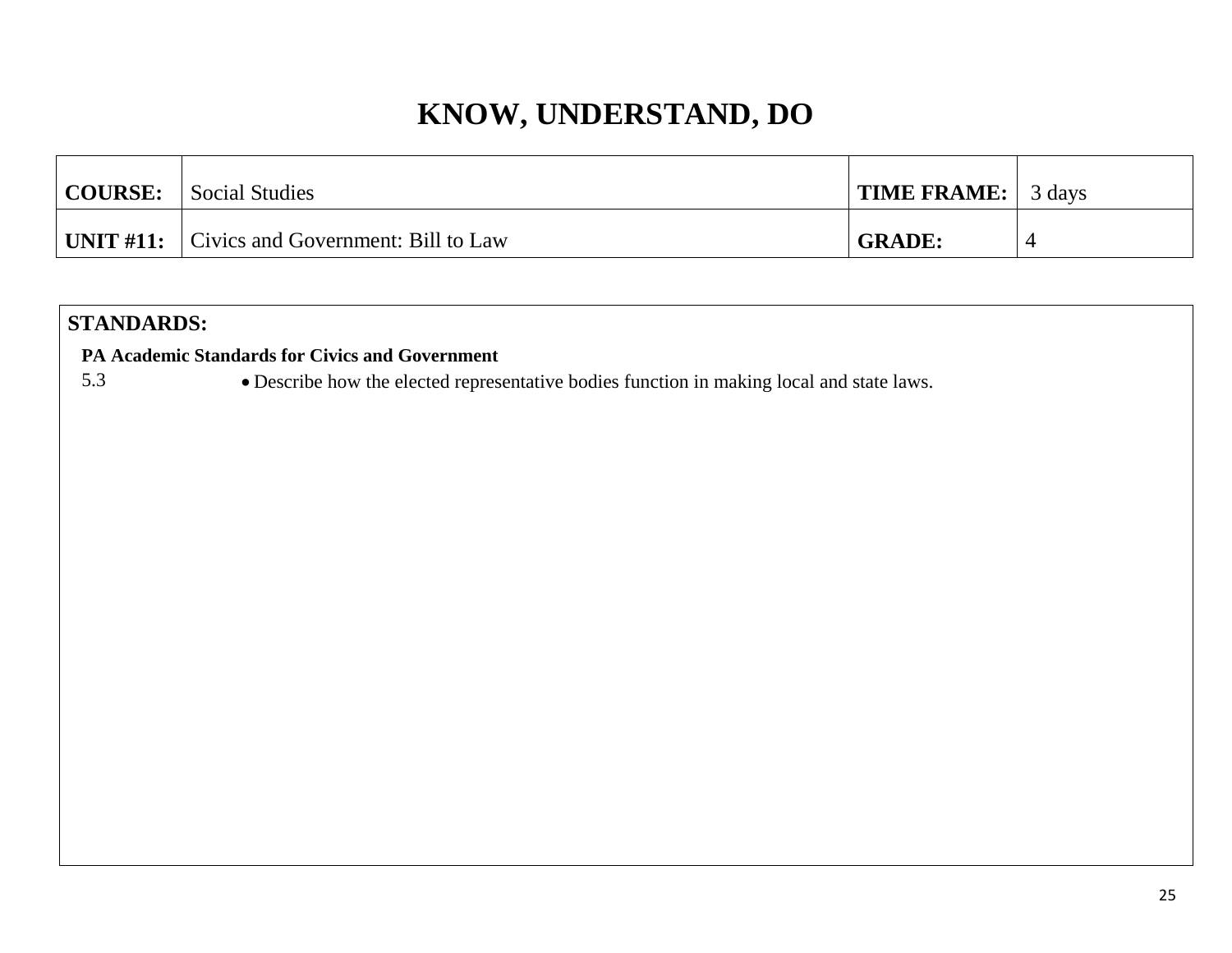| <b>COURSE:</b> Social Studies                                    | TIME FRAME: 3 days |  |
|------------------------------------------------------------------|--------------------|--|
| <b>UNIT #11:</b> Civics and Government: How a Bill Becomes a Law | <b>GRADE:</b>      |  |